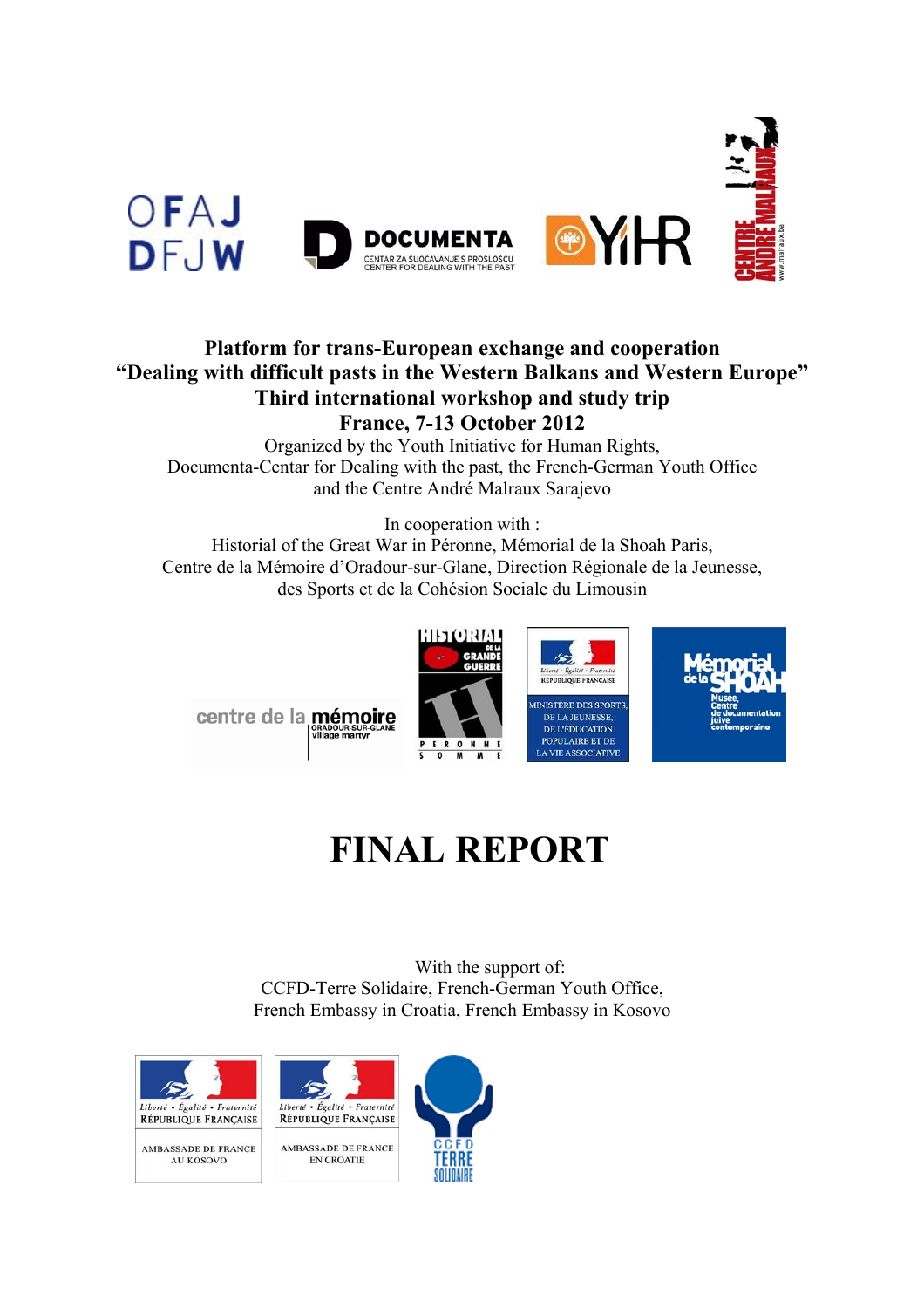# **Dealing with difficult pasts in the Western Balkans and Western Europe – Platform for Trans-European exchange and cooperation**

*Third international workshop and study trip, France 7-13 October 2012* 

# **Final Report - Content :**

- A. Executive Summary
- B. Detailed Report :
	- 1. General framework
	- 2. Aims of the project 2012
	- 3. Participants
	- 4. Project content and development
	- 5. Results and evaluation by the participants
	- 6. Future perspectives
- C. Annexes :
	- 1. Program 2012
	- 2. Participants 2012
	- 3. General information on the organizers / grant applicants
	- 4. Contact coordination team
	- 5. Summaries Working Groups 12.10.2012

# **A. Executive Summary:**

- *1. The Trans-European platform "Dealing with difficult pasts in the Western Balkans and Western/Central Europe" brings together initiatives in the field of dealing with difficult pasts (wars, dictatorship) from different countries of Western/Central Europe and the Western Balkans. Aims of this informal platform are to deepen mutual knowledge, exchange experiences, build capacities, facilitate contacts and realize common projects, especially in direction of young people. Its general purpose is to contribute to the integration of the countries of the former Yugoslavia into a common European civil society and memory space.*
- *2. The platform is organized around an annual study trip and workshop. The initiative was launched in June 2010 with a first workshop in Sarajevo, and continued in 2011 with a workshop in Prijedor, and a study trip to Jasenovac, Donja Gradina and Vukovar. After two years in the Western Balkans, the third edition of the study trip and workshop took place from* 7<sup>th</sup> to 13<sup>th</sup> October 2012 in France. The program included *visits of the following sites: the battlefields of the Somme and the "Historial de la Grande Guerre" in Péronne, related to the First World War; the "Mémorial de la Shoah" in Paris and Drancy, related to the history of genocide of the Jews during the Second World War ; and the village and Memorial Centar of Oradour-sur-Glane, where 642 civilians have been massacred by an SS-division in 1944. Except for the visits, we furthermore organized different sessions of presentations, exchange and group work.*
- *3. 40 persons participated at the study trip and workshop: representatives of memorial centers, historical museums, NGOs and other initiatives from Western/Central Europe and from the Western Balkans, which are acting practically in the field of dealing with*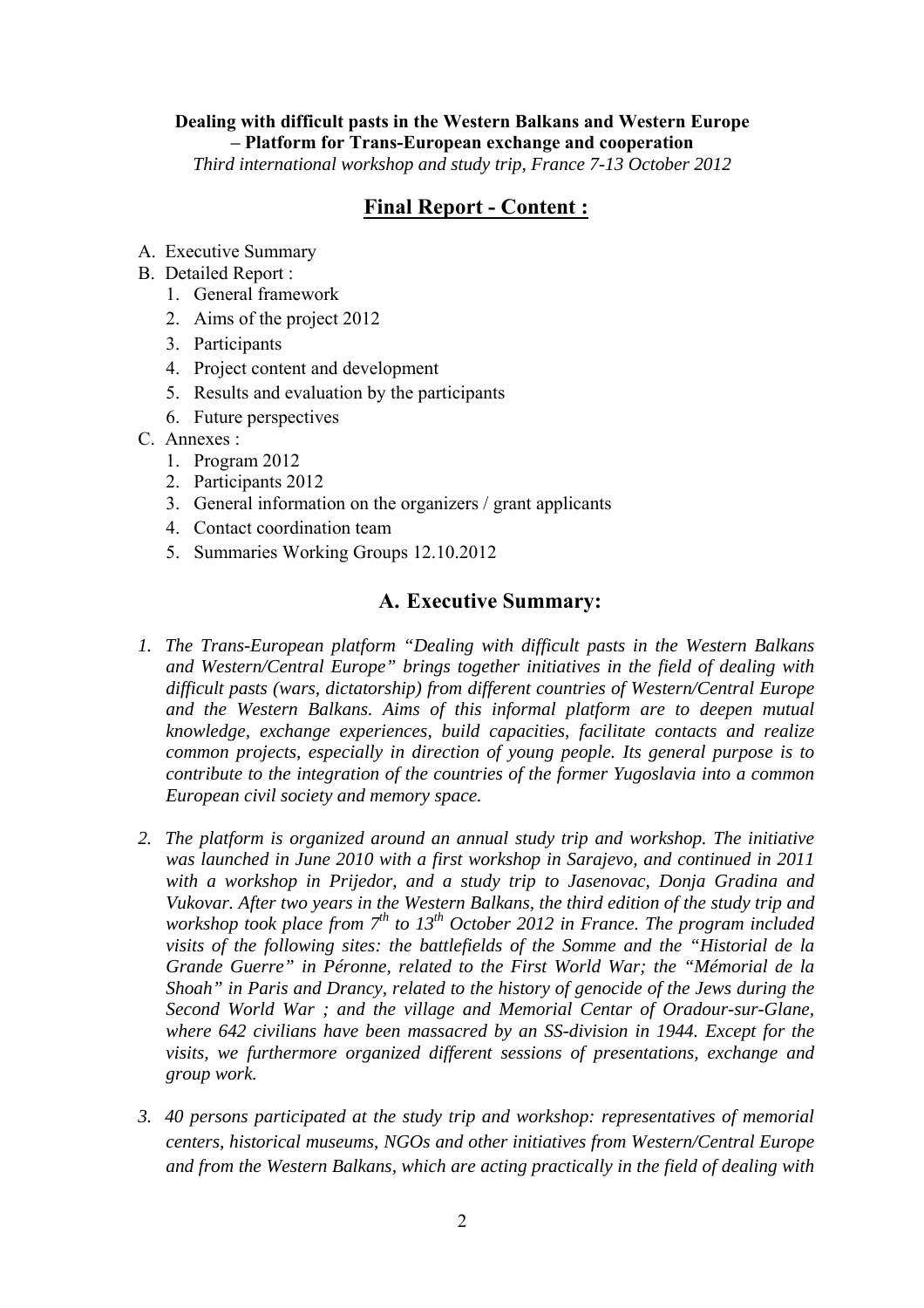*the past. 26 of the 40 persons also participated in 2010 and/or 2011, while 14 persons participated for the first time. Participants from Kosovo, the Netherlands and Greece were members of the group for the first time.* 

- *4. Visits to different sites left very strong impressions on the participants. For the Historial of the Great War in Péronne and the monuments of the battlefields of the Somme the most striking elements were the multiperspectivity approach, the deglorification of the war and the emphasis on human suffering. Memorial de la Shoah in Paris raised more controversial reactions, especially concerning the question of definition of genocide which provoked intense discussions within the group. The visit to Oradour-sur-Glane was seen by a majority of the participants as the highlight of the program, especially through its unique combination of the destroyed village as authentic site, the new village just nearby and the Memory Center with its exhibition, together with meeting one of the survivors of the massacre and a historian who contextualized what the group had seen.*
- *5. The other activities of the program were also mostly seen as very stimulating and useful: an overview-presentation about memory cultures in France, an exchange on the (non-)evolution of memory cultures in the other represented countries, and the presentation of projects and activities realized by the participants. On the last day, working groups were formed in relation to the ideas and needs of the participants, who discussed topics they wanted to deepen, for example about the role of new technologies in memorialization processes, or planning future activities, for example in the framework of the anniversary of the First World War in 2014.*
- *6. The general feedback on the program and the organization was very positive. What was especially emphasized were: the choice of the visited places; the balance between visits, presentations and group work; the richness and diversity of the content; the quality of discussions and exchanges within the group; the good logistical organization. As critical point some participants raised time management, estimating that the program was too full.*
- *7. As most important results of the study visit and workshop the participants emphasized in their evaluations: what they had learned about memory cultures in France and about dealing with the past in general; how much what they had discovered stimulated their reflection and could be useful for their own work; the establishment and deepening of valuable contacts in the perspective of further networking and cooperation. Once again, the program illustrated how stimulating it can be for participants of the Western Balkans and Western Europe to explore together, in a common group, memory sites and to work together on topics linked to memorialization challenges they are facing in their countries.*
- *8. For next year, it is planned to organize the annual workshop and study trip in Berlin-Brandenburg and on the German-Polish border, in October 2013. In January 2013, a three-days strategy meeting will be organized in order to evaluate the first two years of the platform and to develop a strategy and action plan for the next years, with the aim to strengthen this initiative and to ensure its sustainable development.*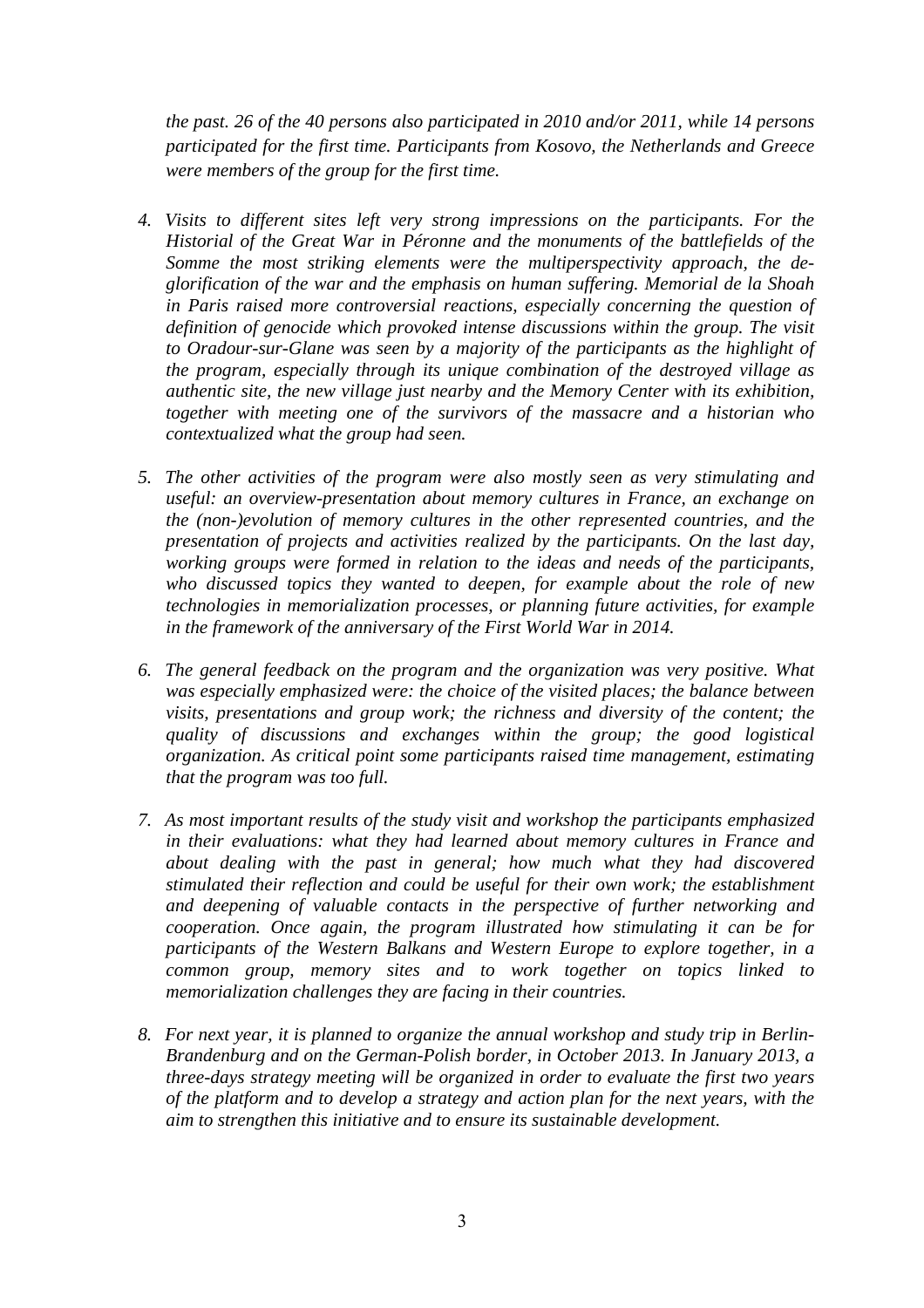#### **B. Detailed report**

#### **1. The general framework**

1

Dealing with the past (DwP) is a very sensitive issue in the countries of the former Yugoslavia, as the wounds of the wars of the 1990s are still fresh and linked with often conflicting memories. In Western and Central Europe, although there has been no war in the last sixty years, memory questions often also remain sensitive, for example concerning the Second World War and the crimes linked to communism or colonialism. Even if each country has its specific situation and if the distance of war differs in Western/Central Europe and the Western Balkans, a lot of questions are nevertheless similar: How to deal with difficult past(s)? How to face the reluctance of people to deal with the past? What is the place and the role of memory sites in DwP-processes? What are possibilities and challenges of pedagogical and educational approaches at and around this kind of places, especially for young people? To what extent can memory sites bring conflicting memories together? If international cooperation in the field of DwP is quite well developed within the EU, exchanges in this field within SEE and also between SEE and the EU-countries are quite rare. This mutual absence of relations and knowledge is reflecting the still existing gaps between the countries of former Yugoslavia and between these countries and the rest of Europe. Also in the perspective of the European integration of the countries of former Yugoslavia, it appears to be urgent to create regular opportunities for initiatives committed to constructive DwP to meet, learn from each other and develop common activities. This inclusion of initiatives from former Yugoslavia in a larger European context and the sharing of Western European experiences, especially from France and Germany, must be seen as contribution to the strengthening of cooperation and peace-building processes in still very divided societies of the former Yugoslavia, and also to the development of a common European memory and civil society.

In June 2010, a workshop in Sarajevo, gathering 25 representatives of memorials and NGOs working on DwP in BiH, Croatia, Serbia, France and Germany, illustrated how stimulating and useful a trans-European exchange on these issues can be and how much it would make sense to develop such exchange on a more regular basis. The second workshop was organized in October 2011 in Prijedor in BiH, this time gathering 40 people from seven European countries, and which was preceded by a two-day study trip allowing for more field visits.<sup>1</sup> The feedback was again very positive and in order to make the work more sustainable, the group decided to create an informal platform of interested organizations and to organize this platform around an annual study trip and workshop. After two years in the Western Balkans, it was decided that the annual workshop and study trip in 2012 should take place in France, in cooperation with the "Historial of the Great War" in Péronne, the "Mémorial de la Shoah" in Paris, and the "Centre de la Mémoire" in Oradour-sur-Glane.

The gatherings of the first two years already led to the organization of other activities, for example: In February 2011, the Max-Mannheimer-Studienzentrum organized, together with the Centre Malraux Sarajevo, a study trip to Dachau and Munich for organizations from Prijedor and Srebrenica ; *Documenta* and the *Institut für Angewandte Geschichte* organized together in Zagreb in March 2012 an international school on commemorative cultures; YIHR

<sup>&</sup>lt;sup>1</sup> During the workshop and study trip 2011, filmmaker Cazim Dervisevic recorded a documentary film under the title « What kind of Memorials do we want to build ? » (2012, 56 minutes). Extracts of the film can be seen on youtube:

http://www.youtube.com/playlist?list=PLLUcMDUfpGlpWu11L2Nzbyul5GfqHagKg&feature=view\_all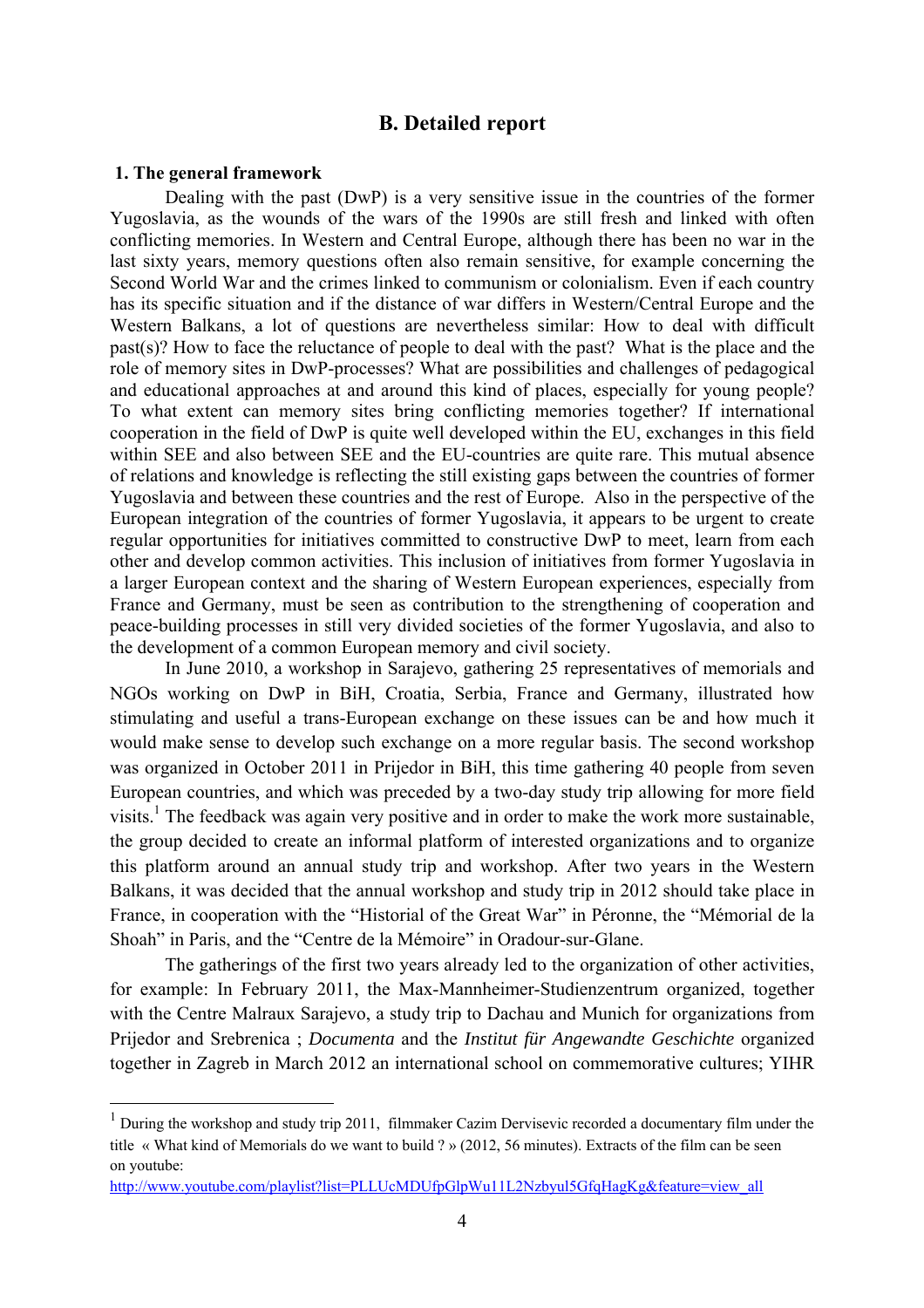Serbia, ALD Osijek, the *DRJCS* Limoges and the *Max-Mannheimer-Studienzentrum* started in 2012 a seminar cycle for students from France, Germany, Croatia and Serbia on war crimes trials, with a first seminar in Dachau, Nürnberg and The Hague in June 2012, and the second seminar in Croatia and Serbia scheduled for 2013.

#### **2. Aims of the platform, workshop and study trip 2012:**

General purpose:

To bring together initiatives in the field of dealing with difficult pasts (wars, dictatorships) from different countries of Western/Central Europe and the Western Balkans which are active in the field of memory work, especially towards young people and around memory sites, in order to promote a continuous work of exchange and cooperation. The overall aim is to contribute to cooperation and understanding processes in Europe and especially with and within South Eastern Europe, and to the integration of the countries of the former Yugoslavia into a common European civil society and memory space*.*

Specific aims :

- To develop and deepen the mutual knowledge about the DwP-initiatives and the memory-landscapes of the involved European countries; to learn about dealing-withthe-past challenges in France, to explore Péronne, the Mémorial de la Shoah and Oradour-sur-Glane as places of memory and commemoration, and to give through the French examples incentives for memorialisation-processes in the Western Balkans
- To facilitate the exchange of experiences and of know-how about dealing-with-thepast challenges, especially in the field of memory sites and of the work with young people; to provide a space for participants and organisations to reflect about their work
- To provide a space to establish contacts for future cooperation of the participating initiatives and to work on common activities and projects on a multilateral or bilateral level
- To learn about similarities and differences in "dealing with the past"-processes throughout Europe (Intercultural Learning), and to stimulate the reflection on the question to what extent and under which conditions memory sites can bring together different and conflicting memories.

#### **3. Participants:**

As in the two previous years, the participants of the workshop and the study trip were representatives of memorial centers, historical museums, NGOs and other organizations/initiatives from Western/Central Europe and from the Western Balkans, acting practically in the field of dealing with the past, especially around memory sites and towards young people.

All in all, 40 persons took part in the program, out of which 26 also participated in 2010 and/or 2011, while 14 persons participated for the first time.

Concerning the countries, the group included 12 persons from BiH, 5 from Croatia, 4 from Serbia, 2 from Kosovo, 7 from France, 7 from Germany, 1 from the Netherlands, 1 from Belgium, and 1 person from Greece. For the first time, the group therefore included participants from Kosovo, the Netherlands and Greece, while the number of persons from Serbia increased from one person (in 2010 and 2011) to four persons.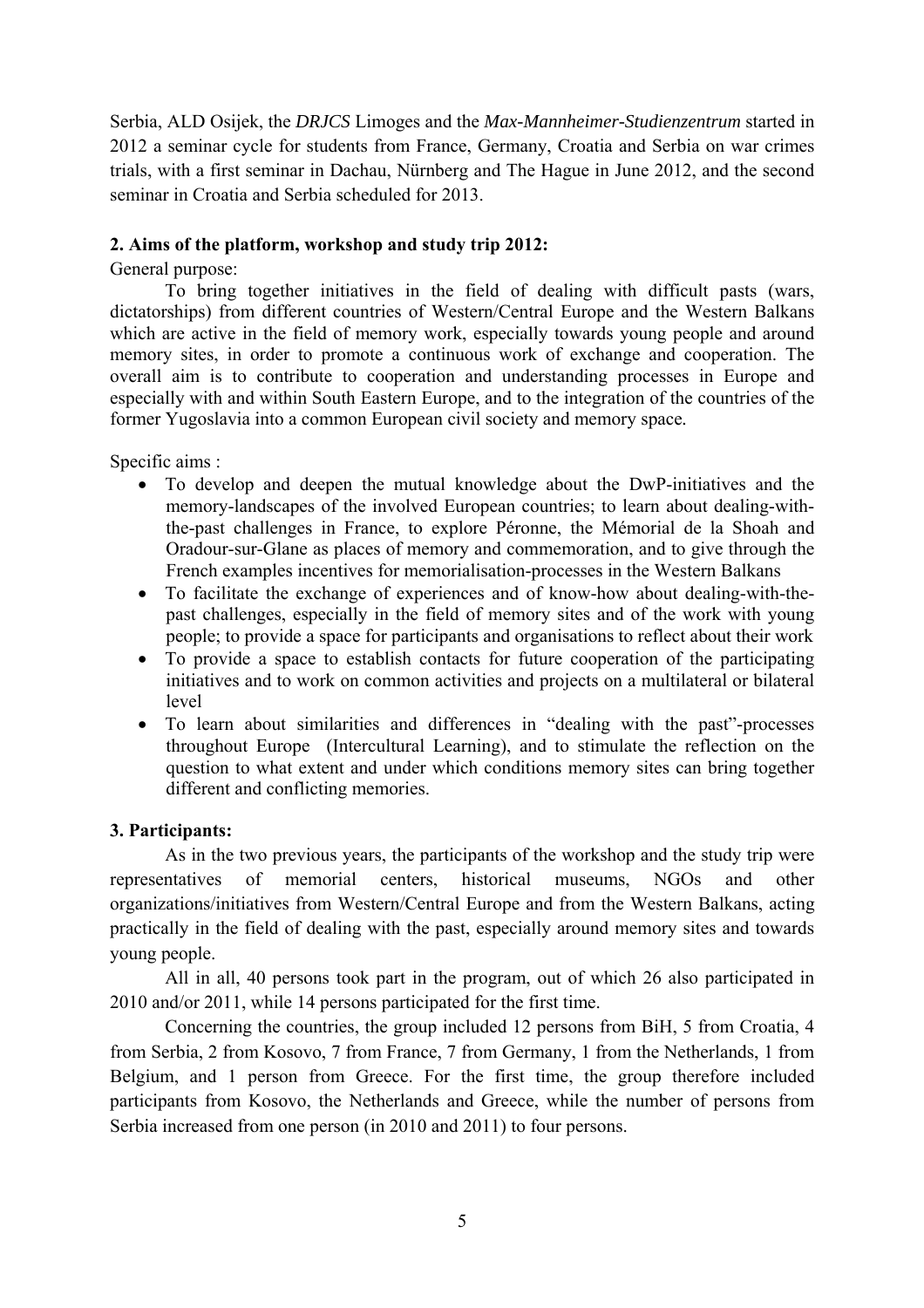#### **4. Content and development of the program:**

The program was structured in two complementary parts: the study trip in and around Paris on the 8th and 9th October, and the workshop in Limoges on the 10th-12th October. Concerning the visited sites, the program focused on three particularly important and instructive memory sites, not only for the French and European history of the  $20<sup>th</sup>$  century, but also regarding the challenges of memorialisation-processes:

- Historial of the Great War in Péronne and battlefields of the Somme
- Memorial de la Shoah in Paris and Drancy
- Village and Memorial-Centar of Oradour-sur-Glane

The visits of Péronne and of the Mémorial de la Shoah took place during the study trip on the 8th and 9th October ; the visit of Oradour-sur-Glane took place the second day of the workshop in Limoges. Different sessions of presentations, exchange and group work were furthermore organized during the workshop.

4.1. The visits of Péronne, Mémorial de la Shoah and Oradour

#### 4.1.1. Péronne: Historial of the Great War and battlefields of the Somme

Situated in the town of Péronne, in the north of Paris, the "Historial of the Great War" is related to the First World War and the battle of the Somme in 1916, where British and French troops one the one hand and German troops on the other hand fought one of the most murderous battles of the First World War, with 300.000 dead and missing soldiers. The Historial is situated within one of the most impressive memory landscapes in Europe: the former battlefields of the Somme, stretching over 30km, are covered with more than 400 different cemeteries, memorials and monuments related to the battle.

The program started in the Historial, which was opened in 1992 and constitutes a unique memory site in Europe as it has been developed together by the British, French and German experts. The curator Frederick Hadley guided the group through the permanent exhibition which is focusing on social and cultural dimensions of the war and which includes French, British and German perspectives on the realities of the war. The group visited also the current temporary exhibition which is dedicated to the missing British soldiers of the Somme. After the visits, Christophe Thomas from the Educational Service of the Historial presented some pedagogical activities organized by the Historial for school children, which aim to give an universal vision of the war and a critical perception of war propaganda. After lunch, the group went to see two sites of the former battlefields of the Somme from 1916: the South-African Memorial in Longueval, dedicated to thousands of South African soldiers who died there, and the Thiepval Arch dedicated to "The Missing of the Somme", the 70.000 British soldiers who died in the battle and whose bodies were never found or identified.

In the feedback to these visits, the main aspects which were emphasized by the participants of the group were the choices of multiperspectivity and of deglorification of the war, linked to the dimensions of suffering which were also seen through the monuments. *"Excellent concept of the museum. The exhibition is set to present suffering of all involved armies. It seems to me that human being is in the focus of everything. The battlefield i.e. and tombstones as well as the central monument with engraved names of unidentified ones indicates the magnitude of suffering." "The Great War Museum impressed me very much with*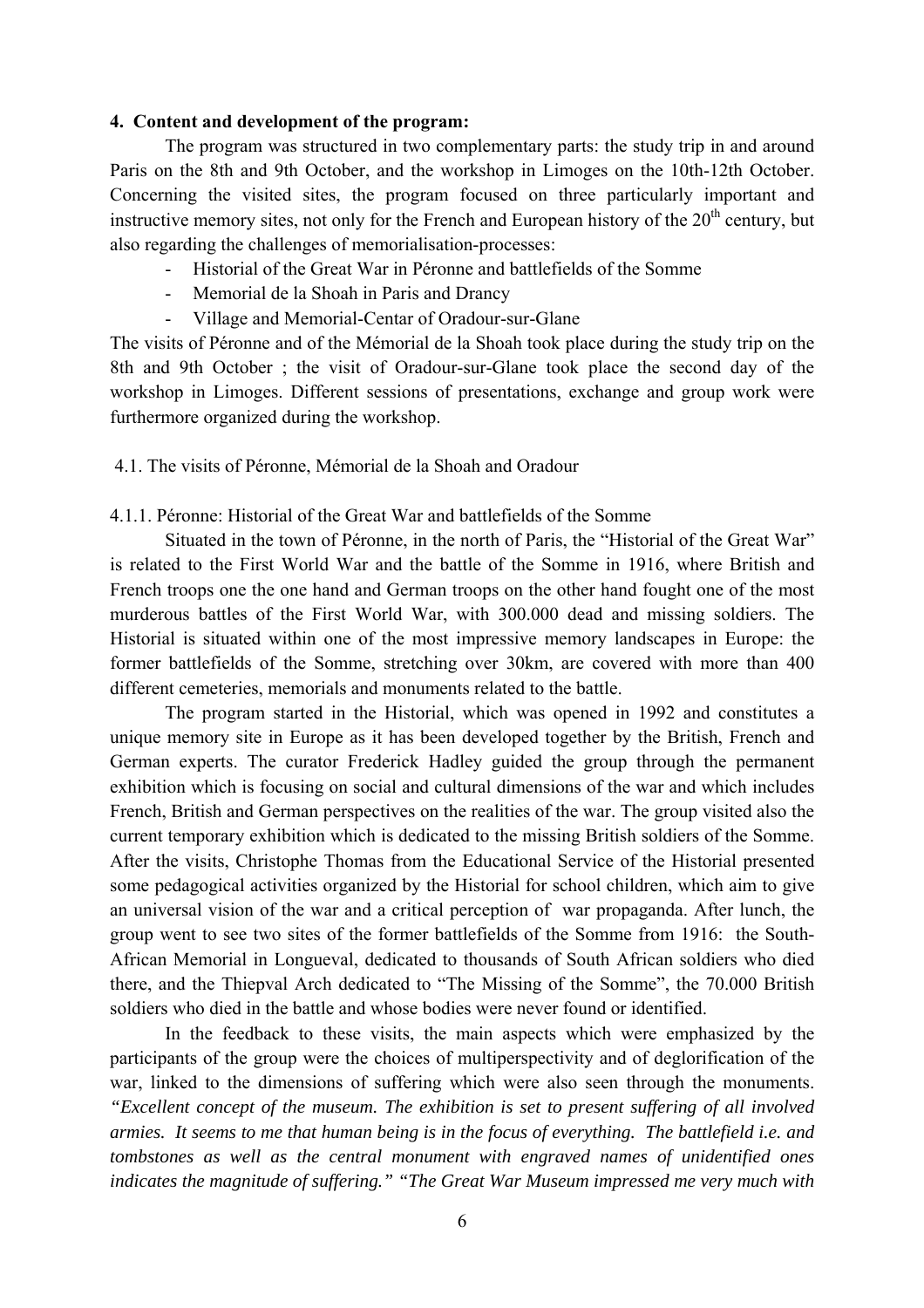*its approach – excellent combination of documents, facilities, historical interpretation, cultural context and artistic contribution to traumatic events." "The exhibition on missing persons was striking for me, as all stories are personalised, so the visitor feels the exhibition is telling a story about real people, not mere numbers." "The Historial is for me a model of compared history and museography. The decision to exhibit mainly objects helps to better understand the 'big history'. The approach of the daily life of the soldiers and civilians is necessary to better understand what has been World War One. The visits of the French-British and South-African monuments illustrated the immensity of the disaster (the thousands of dead) and created among us a big empathy."*

#### 4.1.2. The Shoah Memorial in Paris and Drancy

The « Memorial to the Unknown Jewish Martyr » was opened in 1956 in Paris as the first Memorial in Europe related to the genocide of the Jews during the Second World War ; it was renewed and enlarged in 2005, becoming the "Mémorial de la Shoah" which is *today the largest research, information* and awareness-raising center in Europe on the history of the genocide of the Jews. The group first had a guided visit of the permanent exhibition on the history of the Jews in France before and during the Second World War, the crypt and the wall with the names of the 76.000 deported and exterminated Jews from France. After this, Jacques-Olivier David from the Educational Department presented the pedagogical activities space; he thereby explained the *historical* approach of the Memorial: the aim of the Memorial is to insist mainly on the historical explanation how it came to the destruction of the European Jews, and not so much to draw moral conclusions from it. After lunch, historian Georges Bensoussan gave a lecture about "The Shoah between history and memory", where he placed the Shoah in the framework of global history of the world, emphasizing how much the Shoah must be seen as a completion of the Modern history and not as an anomaly, and that the Shoah occupies a specific place in the history of mass murder and genocides. We finally went to the memory site of Drancy, the former detention camp in the North of Paris from where most of the Jews of France were deported between 1942 and 1944 and which was run by the French police which collaborated with the German occupier. A new Memorial had just been opened there a few weeks before, in immediate neighborhood to the buildings which had been used as camp and which are now inhabited: we visited the inside of the Memorial, and then Alban Perrin presented us the outside monuments nearby the buildings, explaining through this the history of the camp and how long it had taken the French state and society to acknowledge its own role in the deportation and destruction of the Jews from France.

The visit of the Shoah Memorial raised contradictory reactions. On the one hand, there have been very positive reactions to the Memorial: *"Very detailed information on the rise of Nazism and growth of anti-Semitism since the 1930's ; personal stories of victims present in all parts of the exhibition ; attention given to people who helped victims, and most of all presentation of Jews not only as victims of exodus, but as ordinary people before and after the war, with their simple ordinary lives." "I am impressed with the approach of Shoah museum which we saw during our visit. As pedagogic and historiographic approaches in my country (BiH) remained on the level of last century, before 1992, it was interesting to see the way in which employees of the museum teach about the Shoah and problems they are coming across in that process. Therefore, I listened to a presentation of Jacques-Olivier David very*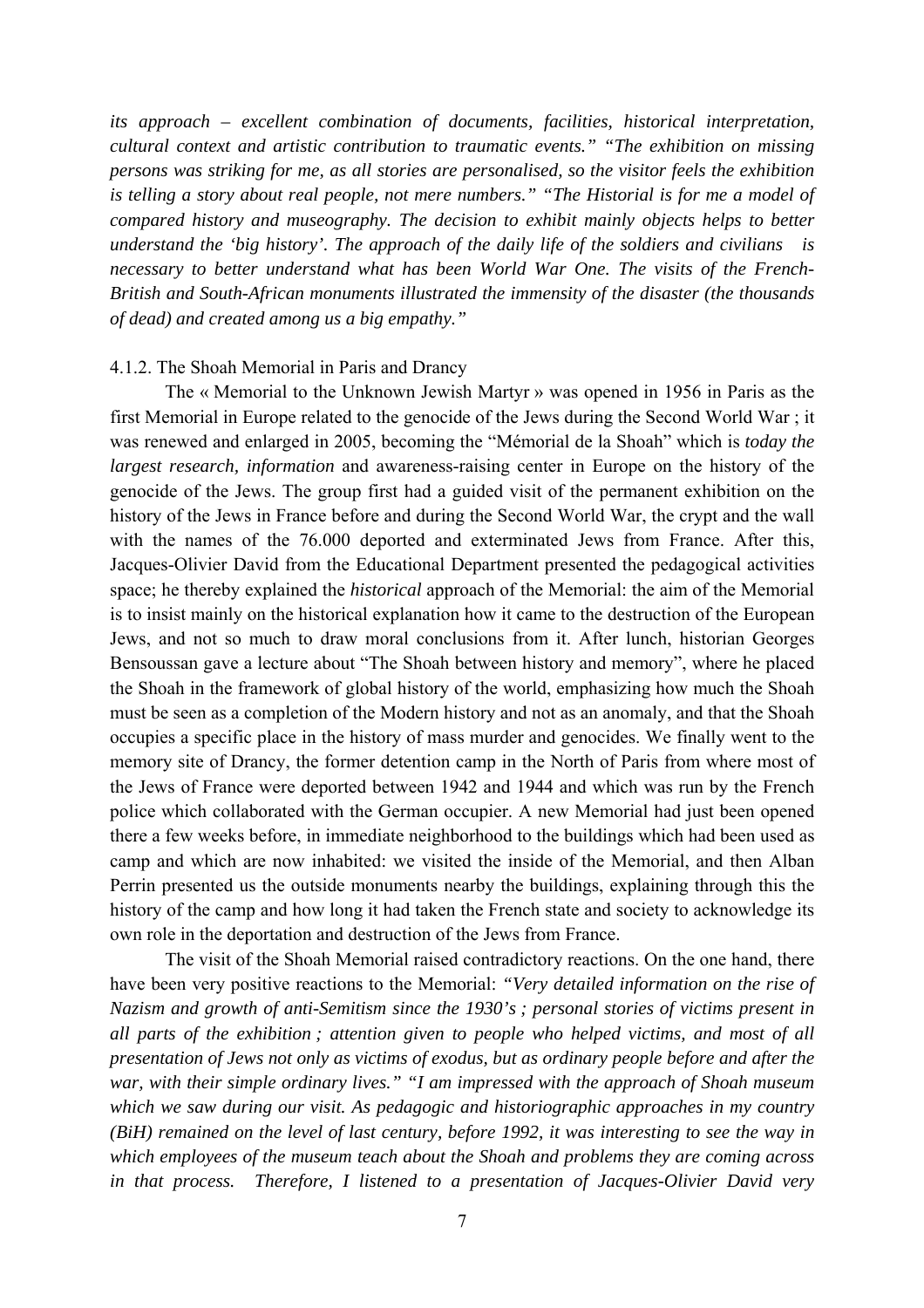*attentively, because in addition to information on work of Pedagogic Department it provided us with information on problems in French historiography and education system*." The Drancy memorial site was seen as especially interesting: *"Drancy is a quite fascinating place: this is the first former internment camp I saw which is today inhabited." "The Drancy memorial for me as an architect and planner was the most exciting experience. The used and inhabited site together with the new exhibition-center by Diener/Diener was very convincing and highly authentic. Memorials as part of the day-to-day life in a city – this is a very striking example of that!"*

On the other hand, several participants communicated their irritations, regretting for example that the exhibition is focusing on the genocide of the Jews and not also on the Roma, and more generally about the general message of the Memorial: *"I was a bit puzzled by the ambiguity of the message. Despite claiming being purely historical, memory and even activism are at stake and that blurs the message a little bit."* Particular negative reactions raised the answer of Georges Bensoussan in the discussion after his presentation, when he was asked about his opinion on what had happened in Srebrenica in 1995: while he admitted that he did not know much about Srebrenica, he nevertheless emphasized that in his opinion it did not fulfill his criteria of the definition of a genocide. This shocked especially some participants from Bosnia and Herzegovina, and unfortunately this question came at the very end of the discussion, so that the group did not have time to discuss about it with Georges Bensoussan. As there was a big need to talk about this critical incident, we came back to it later in the workshop.

#### 4.1.3. Oradour-sur-Glane

Oradour-sur-Glane, in South Western France, is the place of the most notorious single massacre of civilians in occupied France during the Second World War: the  $10<sup>th</sup>$  June 1944. the SS-division "Das Reich" killed 642 inhabitants, men, women and children. After the liberation of France, the French government decided to leave the destroyed village as it was and to declare the "Martyr-village" a historical monument, which is as it remains until today. After the war, the French government also decided to construct a new village, a "new Oradour", just 500 meters from the destroyed one. In 1999, between the destroyed and the new village, a "Memory Center" was opened, including an exhibition on the Third Reich, the Second World War and the history of the massacre of Oradour and its aftermath, and also an educational service dedicated to the 30.000 school pupils visiting the site every year.

The visit of Oradour-sur-Glane by the group, the  $11<sup>th</sup>$  October, took place in four steps: first the group discovered the "Centre de la Mémoire" and its permanent exhibition: the exhibition insists much on the history of the Third Reich, then puts in parallel the bloody path of the SS-division das Reich and the peaceful life of the village Oradour-sur-Glane, which lived outside of the war until the  $10^{th}$  of June 1944; it then tells the tragedy of the  $10^{th}$  June, puts it in parallel with other massacres in Europe during WWII and raises the question what we should learn about it. In the second step, the group visited the destroyed village with the different execution sites, a cemetery and a crypt which was build in the 1950s where today are exhibited objects of daily life which had been found in the destroyed village. During this visit we also heard about the problem of conservation of the ruins and the efforts which are made to avoid that they fall apart due to time and weather conditions. In the third step we met Robert Hébras, who is one of the six persons who survived the massacre of June 1944. He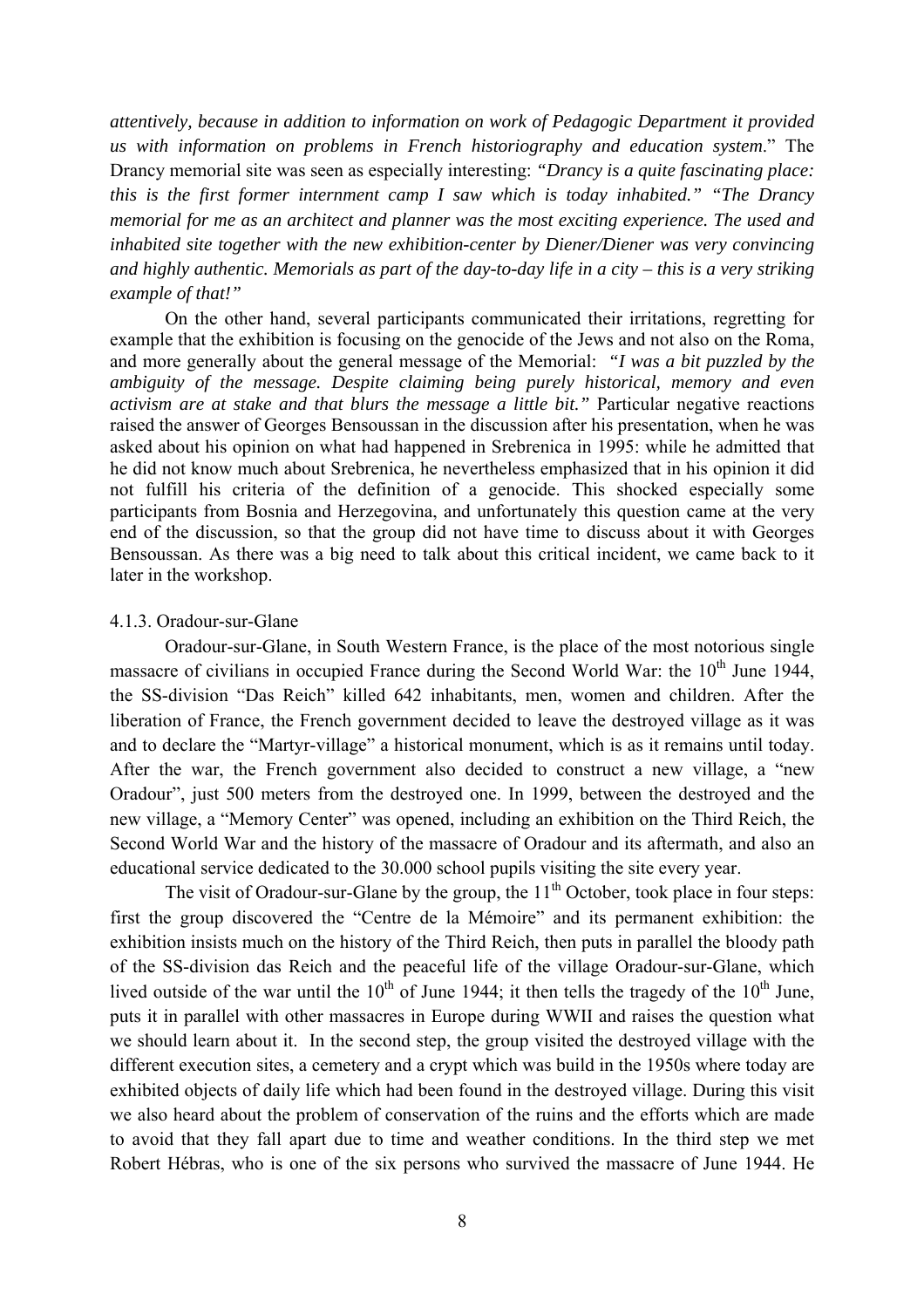told us about how he experienced the  $10<sup>th</sup>$  June and how he survived, how he had been living since with the memory of that day and how much he was disappointed by the way the French state and judicial system dealt later on with the massacre. In the fourth step we went to the new village which has been built 500 meters away from the destroyed one. The mayor received the group in the city hall where he explained how he has been, for ten years, developing contacts with Germany, despite the criticism of the victims association. After this, one of his assistants showed us the village, explaining what had been the principles of reconstruction and how it was to live nearby a place filled with so much memory. To put the whole day in its context, the next day in the morning, we invited historian Pascal Plas who presented to us how, until today, the memory of Oradour-sur-Glane remains a very sensitive topic within France, as among the SS-division figured also several soldiers from Alsace in Eastern France which had been incorporated by force ("malgré-nous") in the SS-division, and the memory of the event until today provokes tense relationships between Alsace and Limousin. In 1953, during a trial in Bordeaux 12 of these *malgré-nous* were condemned, but facing the protests of the Alsace region, the French government decided to amnesty them, what in turn raised heavy protests in the Limousin-region and created a lasting resentment against the French state in this region. Pascal Plas also explained how much this "failed appointment with the Justice" in 1953 made it until today difficult to develop clear memory and historiography discourses about the massacre of Oradour.

 For many of the participants (more than 50% of the evaluation sheets), the visit of Oradour constituted *"the most impressing/important/interesting moment of the week." "For me, the visit to Oradour was the most complete and of the best quality in terms of offered content. It left a strong impression on me. At one location we saw different forms of memorialisation which create a unique entity – authentic location, museum with all necessary information, well structured and easy to follow; and a survivor of the massacre. The visit to new Oradour and local authorities provided a good insight in current position of the town." "In this combination of destroyed village - new village - Memory Centar, it is one of the most fascinating and stimulating places I have ever seen for any reflection about dealing with the past. Walking through the ruins of the destroyed village is an unforgettable experience. The Memory Centar illustrates that the debate between perpetrator-centered and victim-centeredapproaches can be futile: really excellent how the path of the SS-Division Das Reich from Eastern Europe to France is presented in the corridor on one wall, and on the other wall the peaceful life in Oradour-village during the war – until both sides met on the 10<sup>th</sup> June 1944 in the massacre. Seeing the new Oradour illustrated how life can continue despite and with such a past and neighborhood. The presentation of the mayor of the new Oradour was a performance in itself; despite many rhetorics it illustrated the importance of political will and courage in order to foster reconciliation without denying what happened."* Within the visit, the encounter with the survivor Robert Hébras was several times mentioned as a special highlight:*"This was the first time for me to meet a witness of such tragic event from the Second World War." "The talk with the witness of Oradour was the most impressive moment for me. It is amazing how that man survived that massacre and also all this time that has passed. I don't think I'll ever have such an experience in my life again." "The testimony of R. Hebras was very impressive, maybe the most important moment of the week. From his story we have learned about history (what happened) and about dealing with the past (need to pass*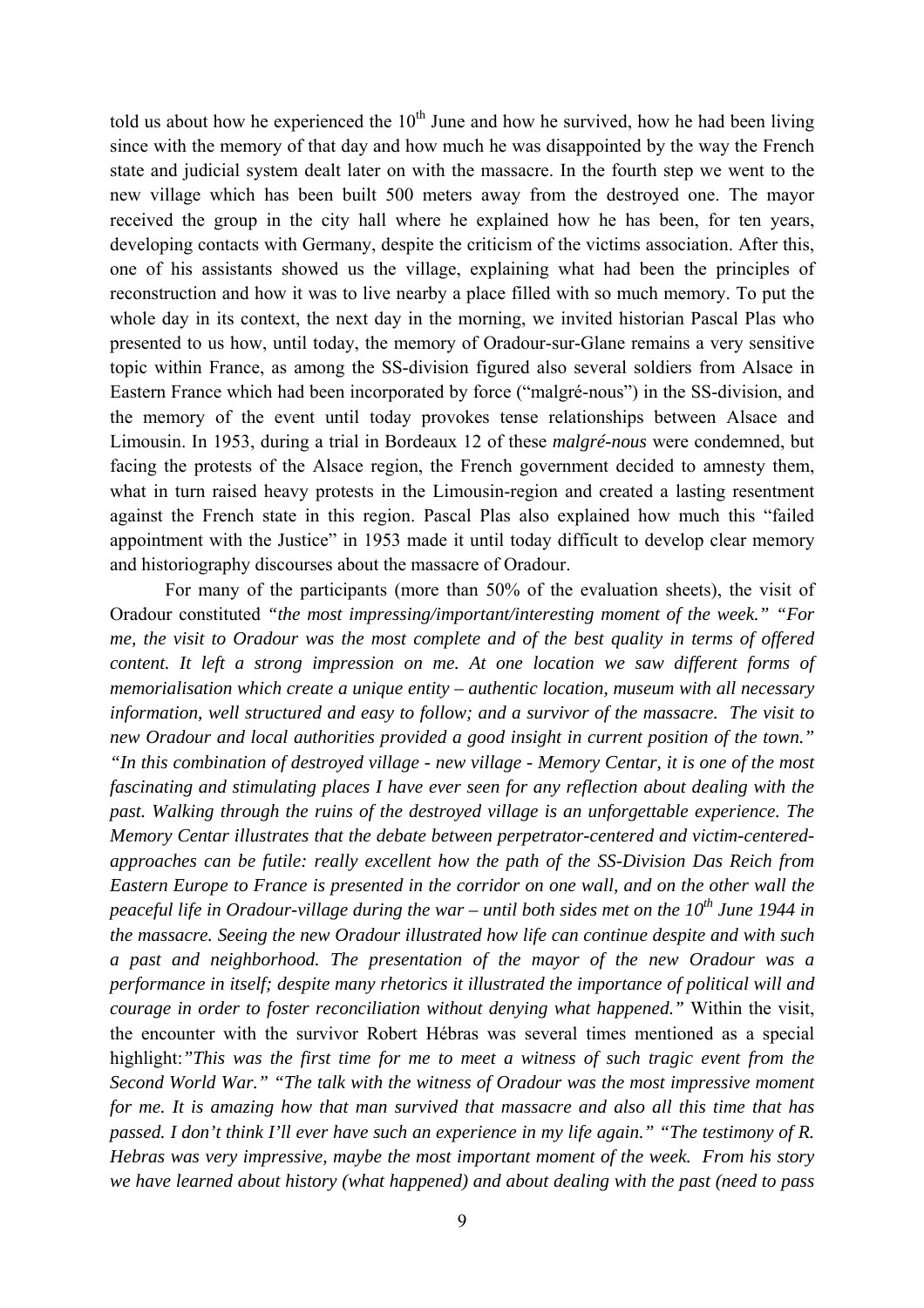*the message to others, self healing, commemoration of the beloved ones), and about reconciliation (relation with Germans as perpetrators)."* The presentation of and discussion with the historian Pascal Plas was also very positively highlighted: *"This was a very useful contextualisation of what we had seen and heard the day before; it put a new light on problems related to dealing with difficult past in France." "Very useful presentation which filled the gaps after visit to Oradour, which we could not get during the visit. Only after this presentation it was clear how complex the story of Oradour memorialisation is. Unusually wide views for a historian." "Extremely interesting presentation which provided me information on complexity of interaction of politics, judiciary system, commemoration and writing of history."*

#### 4.2. Other points of the program

#### 4.2.1. Feedback concerning the study visit:

We started the workshop in Limoges with a feedback-round concerning the study trip. We first asked the participants to formulate one question or impression for each of the both sites we had visited, and to read them in the plenary session. The aim was to get through this a general idea about questions which were left open or which the visit had raised, and impressions that the visits had triggered. Concerning the questions related to Péronne, Frederick Hadley, the curator of the Historial, who participated also at the workshop, could later answer most of the questions. Unfortunately, nobody of the Memorial de la Shoah had been able to join the group in Limoges. But we decided, through small groups, to give the group the opportunity to discuss about the definition of genocide which had provoked so much reactions the day before. In small groups, the participants also discussed the question to what extent what they had seen and heard during these two days could be useful for their own work.

#### 4.2.2. Presentation on the evolution of public remembrance of wars in France

The first day of the workshop in Limoges, Nicolas Moll made a general overviewlecture, illustrated by concrete examples especially of Monuments, with the title: "From consensus to controversy: Public remembrance in France of the First World War, the Second World War and the Algerian War". He explained that in all three cases, there had first been a period of public consensus – the memory of heroic-mourning for the First and Second World War, the silence for the Algerian War – and that then, after two or three decades, evolutions occurred: the emergence of alternative memories, claiming for their official recognition, including partially the emergence of a « negative remembrance » challenging the patrioticheroic remembrance. Since the 1990s, the partial integration of alternative and negative memories into the official remembrance can be observed on the one hand, and ongoing controversies implying politicians, historians, civil society actors, intellectuals, especially around the Second World War and the Algerian War on the other hand.

Here some extracts from the evaluation sheets concerning this presentation: *"Impressive overview, clear, concise, with examples." « Useful and well structured presentation with lots of new information especially in terms of memory culture in context of Algerian war. The presentation contributed to a better understanding of the complexity of*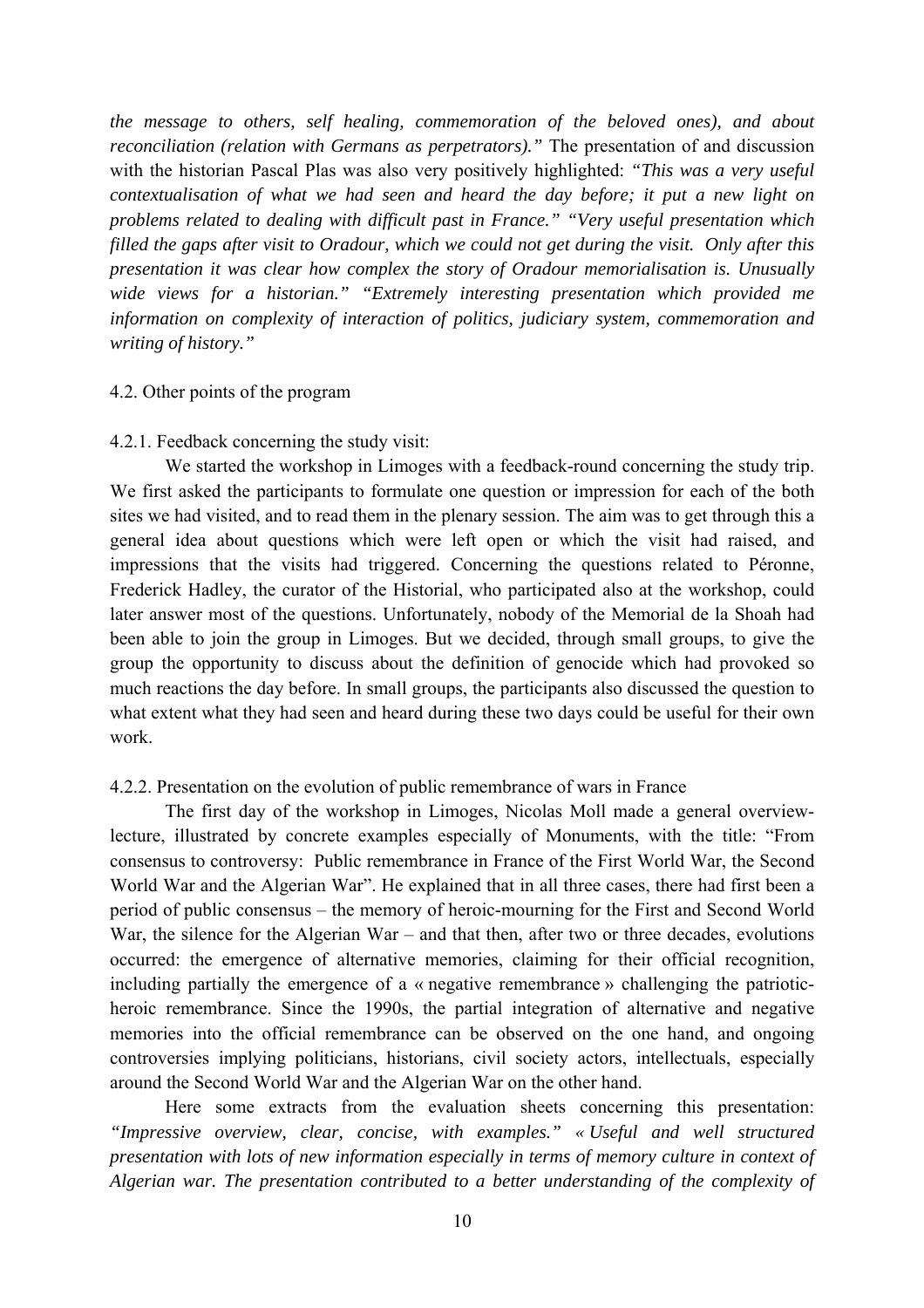*memory culture in France." "I found this presentation very interesting since I did not know much about conflicting memories in France." "Excellent! Systematic and precise overview of a complex topic, indispensable to better understand what we had seen the two days before and in order to have a common ground for further discussion."*

#### 4.2.3. What's new in our countries?

This years' study visit took place in France and the content was mainly related to explore dealing-with-the-past-processes in this country, but as the two years before, the workshop was also thought to be a possibility of exchange about other countries, and what the current evolutions in each of the countries related to the questions of dealing with the past are. "What is (not) new in our countries? Current challenges in the field of memorialization and dealing with the past in Western Europe and in South Eastern Europe" was the title of this part of the program. The participants of each country were invited to gather and to choose three concrete events through which they would illustrate to other participants current challenges and debates in their country. After the preparation in the country-groups, each group presented in the plenary the results. Not all groups were able to agree on three events and talked about the difficulties to find a common ground of discussion. In general the participants from the Western Balkans insisted on how difficult the situation remains in the field of dealing with past in their countries, especially in the sense of positive progresses regarding critical DWP approaches which are facing strong reluctance from the state and big parts of the societies. Especially in Serbia and Bosnia and Herzegovina a self-critical approach of dealing with the past is confronted to important institutional blockades, while in Kosovo and Croatia some movement could be observed lately on the institutional level. The most controversial topics in Serbia and Croatia were related to the history and memory of the Second World War, while in Kosovo and Bosnia and Herzegovina they concern the wars of the 1990s. Concerning the Western European countries, the participants mentioned the opening of new memory sites (for example in Berlin for the Roma and Sinti victims of the Third Reich) and stretched how much the Second World War remains in the center of attention and debates. Another topic which has drawn more public attention lately in France, Belgium and the Netherlands, but not in Germany, is the colonial history of these countries, with debates about the responsibilities for committed crimes in the colonies.

Concerning this item, here are some extracts from the evaluation sheets: *"Very interesting session, as it is difficult to follow up all events taking place in other countries." "It was good to have a review of events to actually get picture on how much has happened in the meantime." "It was interesting to participate in the process of selection of significant events in my country (Croatia), because I figured out that even in such small group it was difficult to agree about the final list. Significant influence of political stands on interpretation and valorisation of recent events was noticeable."* Some expressed some dissatisfaction with the way of discussion within their country-group: *"I think that not all group members understood the topic in the same way, so we ended up with an extensive list of events, which from my perspective were not that relevant."*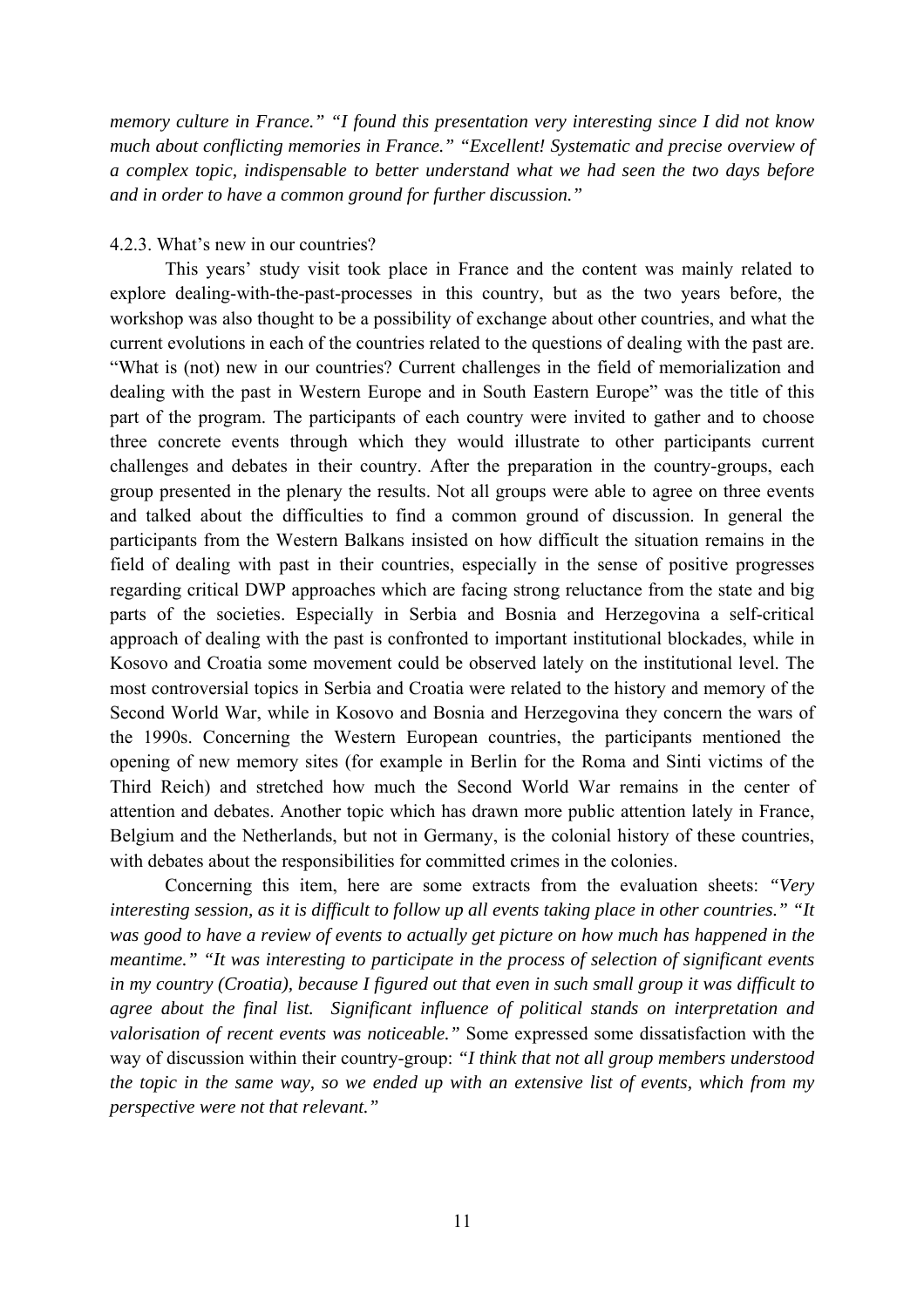#### 4.2.4. Film screenings

In order to give the possibility not only to speak about the general situation, but also to make acquaintance with concrete projects realized by different organizations, the participants were invited to select short film screenings or presentations about their work and to show them to the group. In this framework were shown film-screenings about the covering of war crimes trials by BIRN, the virtual museum of the siege of Sarajevo planned by YIHR, the common visits of ex-combatants of the Yugoslav wars organized by the Center for Non-Violent Action, the common history-textbook project realized by the *Center for Democratisation and Reconciliation in South Eastern Europe*, the work of the *Institute for Applied History,* as well as power point presentations about the Memory-walk-project which Anne Frank House of Amsterdam realized in Berlin, the project "War children – life paths until today" of the Anne Frank Center in Berlin, and about the establishment of a new Memorial in Prijedor where the organization *Izvor* was involved.

The majority of the group found these film screenings and presentations very useful and informative. *"Very useful part of the program. This was an opportunity to get familiar with activities of other organizations/institutions. This is also a precondition for establishing of contacts and exchange of experience." "Good method to learn about activities, organizations, working methods and participants of the seminar." "Indispensable. It really gives life to projects and prompted new discussions."* However, several persons regretted that too many projects had been shown or that it was shown too late in the evening, after a long day, where the concentration was not at its best anymore: "*Too long, content is interesting, format should be reconsidered." "Important, but too late after a long day."*

#### 4.2.5. Working groups:

The third and last day of the workshop, on the  $12<sup>th</sup>$  of October, was mainly dedicated to the deepening of certain topics and to the planning of future activities. Working groups were formed according to the needs and wishes expressed by participants related to their ideas or future common activities. Following groups were constituted:

- 2014 anniversary of the First World War
- Memorialization and new technologies
- Dialogue between different generations
- International activities in Prijedor
- Memorialization and transformation of memory cultures
- Workshop 2013 in Germany

The groups worked for several hours and then presented their results in the plenary. Some of the groups were more like discussion groups, deepening a topic without proposals at the end, while other were more oriented on the planning of future activities. The working group "2014-2018" discussed the anniversary of the First World War and what kind of pedagogical activities could be organized in the framework of this platform on this occasion ; some concrete proposals were developed around a comparative approach of the First World War, the Second World War and the Yugoslav Wars in the 90s. The working group "Memorialization and new technologies" discussed how new technologies can be used as tools for memorialization processes, as an alternative or in addition to classical memory approaches as physical monuments, and pointed out advantages and disadvantages that new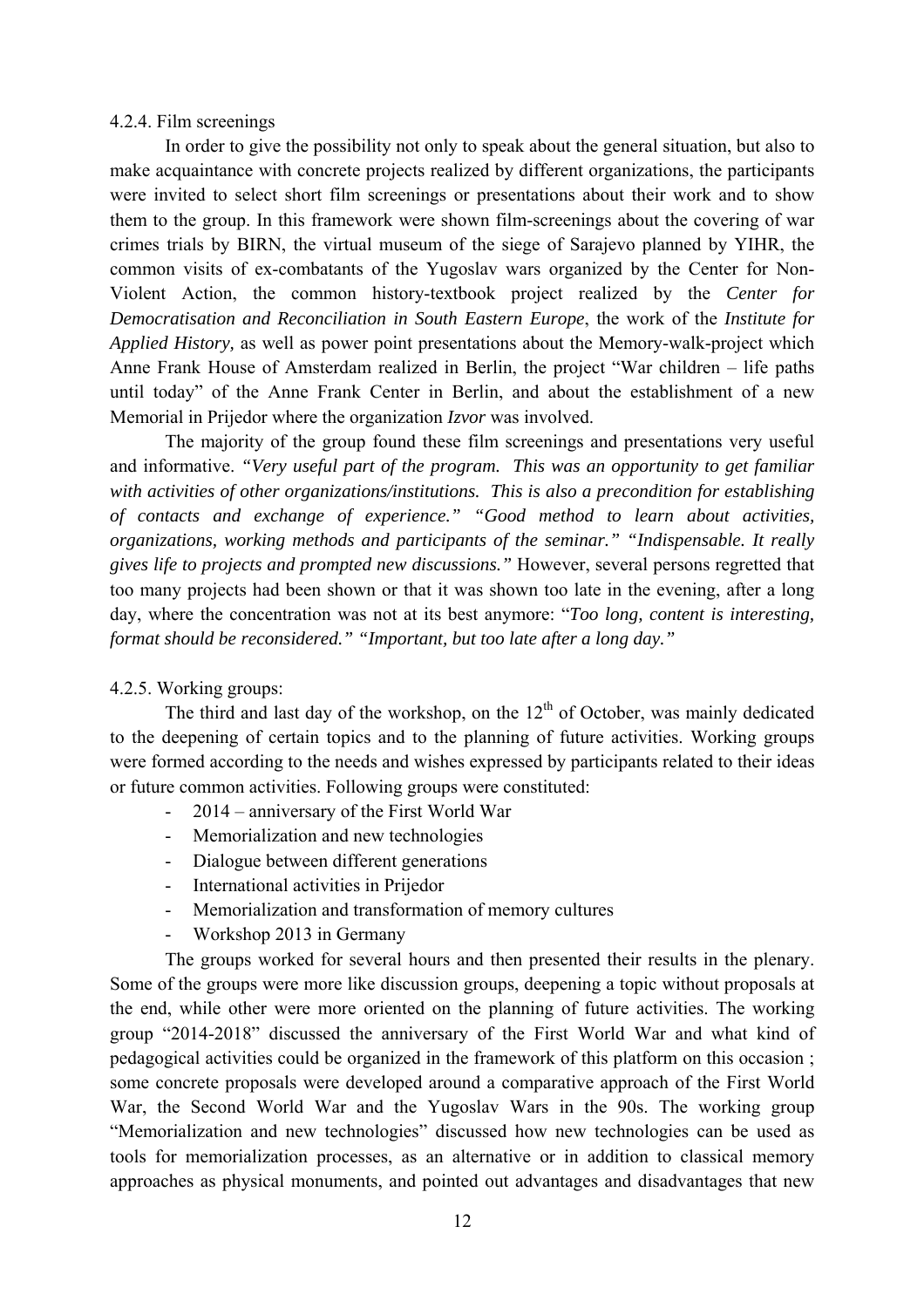technologies can present in this framework. The working group "Dialogue between generations" developed a project idea called "17-17-17", organized around talks in BiH in small groups between people of three generations: generation that was seventeen during the Second World War, generation that was seventeen during the war in Bosnia and generation that is seventeen today. The working group "Prijedor" developed a proposal how international experts could be involved in order to develop a consultation process about memorialization in Prijedor, involving stakeholders from victim associations and the municipality. The group "Memorialization and transformation" discussed about the challenges that the transformation of memory cultures in the countries of the former Yugoslavia are raising since the 1990s, and stretched the importance of a multidisciplinary and critical approach in the analysis of memorialization-processes. One working group finally worked on the edition of the study trip and workshop in 2013, which is planned for October 2013 in Berlin-Brandenburg and at the German-Polish border, and developed a list of possible topics to be treated, for example: dealing with GDR history; change of memory culture after 1989; German-Polish relations and the issue of dealing with the history of expulsions; remembering minorities' suffering, like Roma and Sinti; educational approaches and artistic approaches to memory.

The more detailed summaries of the working groups can be found in annex 6.

Mostly positive feedback about these working groups appeared in evaluation sheets: *"Constructive, especially because they were formed around topics that arose during the week." "Very motivating. It is a way to create a dynamics for the future." "Our working group finalized its work with very concrete ideas, future steps and plans for the future. There is a solid potential and realistic ground to develop these ideas into a specific project". "Very useful and interesting, as it carries a great potential for concrete steps and actions."* Some persons were more skeptical concerning the implementation of the developed ideas: *"Still very theoretical; I hope the discussions will result in real projects, at least some of them."*

#### 4.2.6. Evaluation

The workshop ended with a general evaluation, mainly through a questionnaire which focused, on one hand, on individual points of the program and on the other hand on more general questions, for example about what the participants had learned during the week. The results of the evaluation concerning specific parts of the program have been presented above; the results concerning the more general questions will be presented in the following part.

# **5. Results and evaluation by the participants**

#### 5.1. General impression on the program:

The general feedback on the program and its organization has been very positive: *"Same as in previous years, this study visit and workshop were well organised – with well balanced proportion of study trip and work in small groups, presentations and discussion." "Excellent selection of content and approach to work- encouraging ambiance and good organization.""I was exceptionally satisfied both in terms of content and structure of the seminar." "Very good choice of places: the First and Second World War, different kind of exhibitions and memory politics, and enough time to discuss among participants. And very well-organized."*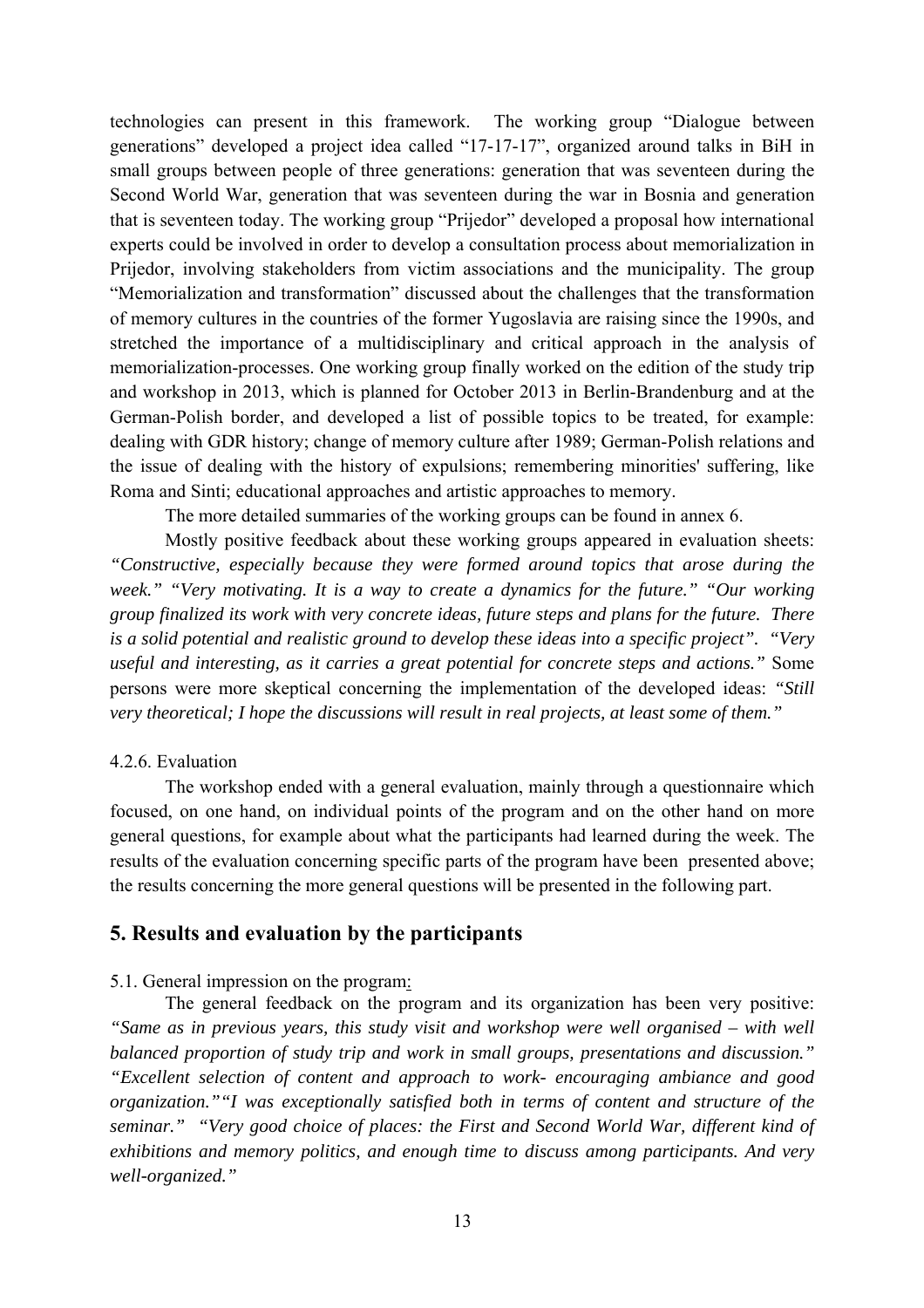Satisfaction with the program was also due to the fact that it allowed deep insights in the topic of dealing with the past in France and in general and in the same time stimulating exchanges and development of contacts. *"I am really satisfied with this week. The program was instructive and the exchange within the group was very productive." "Again, a very enriching and enlightening experience with: new historical information/knowledge, information on how often other people work on the same subject; lively discussions; new, interesting contacts for work." "Great input from various angles, however, the discussion in the breaks were as important as the sessions since one learns about other projects, sites, organizations, and their every day challenges." "It was great to meet so many people who deal with similar issues and those who have similar, strong commitment to educate future generations in the Western Balkans. Every conversation showed how much we can learn from each other as a continuous search to future cooperation."* We will go deeper on this point and give more specific examples in the next part of this report.

Critique was expressed by six persons in relation with the time management of the program, expressing in their evaluation sheets that the program had been *"too full"* and wishing "*more free time*". *"The study trip was very intense. For Western Balkans people, visiting sites of mass killings is like revisiting their own recent history. Some recuperation time should have been planned in order for people to be able to get back to their senses."*  Some persons mentioned also that the last parts of the visits of Oradour and of the Memorial de la Shoah had been too long.

The most controversial point regarding the content were the remarks of Georges Bensoussan concerning Srebrenica. "Scandalous and disgraceful" said some participants, while others pointed out that his remarks had the merit to provoke very interesting and necessary discussions. We will come back to this point below in 5.2.2.

#### 5.2. Results

5.2.1. Learning about memory cultures in France

One main result of the study trip and the workshop concerns what has been discovered and learned about memory cultures in France. *"I learned a lot on French memory culture and got many new information on memorialisation processes outside of Germany and the Balkans."* This includes also the discovery of the complexity and the sensitivity of memoryissues in France: *"I learned that there are still many painful and sensitive topics from the past regardless of the time distance". "I learned a lot about socio-political context – I was not aware of complexity of the situation in non-Balkan countries."*

This discovery and learning process was especially linked to the visits of concrete memory sites and the history which is attached to these sites: the Historial of the Great war in Péronne and the monuments on the former battlefields of the Somme, related to the history of the First World War ; the Memorial de la Shoah in Paris and Drancy and the history of the persecution of Jews in France ; the village of Oradour-sur-Glane, and the atrocities against civilians in occupied France – and for all of these sites, the visits raised the awareness about concrete challenges that this difficult history raised and continues to raise in the framework of public remembrance in France.

Concerning the discovery of new topics, the First World War must be especially mentioned. While most of the participants have been dealing or are dealing also with the history of the Second World War and its memory cultures, this has not been the case for the First World War, which for many, before this seminar, had been the topic far away from their field of interest. *"I did not know much about the battle at Somme. Everything we saw, heard*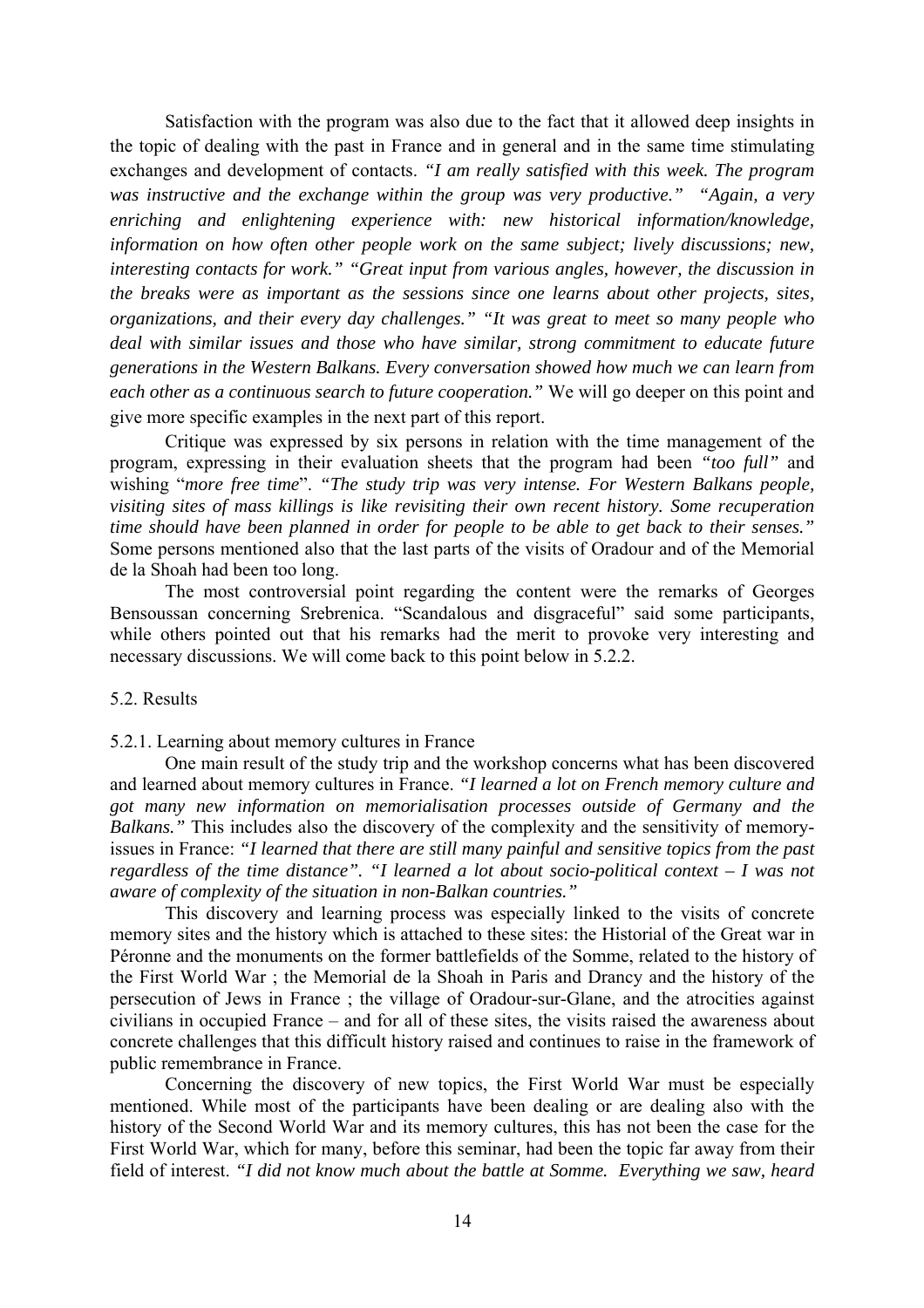*and visited impressed me." "The visit of the Historial and the battlefields illustrated very well the importance of WW1 in the European History and also how the WW1 can be an excellent starting point to talk about other wars and about war in general."* Another quotation shows how much the visit of Péronne was an incentive for a more general reflection about wars and violence: *"I learned a lot, mainly about difficulties related to finding a way to demilitarize narratives about war, but also society in general and to understand war as a moment of weakness of human kind when evil comes into force, and not as a necessity. It is difficult to talk about war, and the entire workshop program and this presentation put this problem under the light together with the issue of understanding of war and violence of the First World War."*

#### 5.2.2. Learning about dealing with the past more in general

The learning effects concerned not only historical periods and memory cultures related to France, but also dealing-with-the-past processes more in general and the question what should be in the focus of memorialization processes. Concerning the first item, one participant for example listed what he had become aware about through this week: "*The importance of state politics in dealing with the past, and possible problems that can be triggered by existence of certain politics. Dealing with the past is a process consisting of different phases and includes different groups and institutions. Relevance of memorial centers in the process of dealing with the past, significance of history as a science, and respect to sufferings of an individual*". Others wrote: "*I learned that no state voluntarily remembers difficult pasts and that without pressure from victims' organizations and other NGOs things don't move easily.*" *"The more we deal with things, the more they become complicated. Dealing with the past, especially the one involving wars and suffering means in fact dealing with the future events. That's what history is teaching us, especially European history. »* Concerning the second item, and especially the pedagogical approach of memory questions, one other participant wrote that he had learned how important it is to emphasize "*explanations/presentations of the overall context (e.g. from 1933), a not only focus on a specific event*."

Concerning the sensitivity of certain historical topics and the challenge how to talk about them in an appropriate way, remarks of Georges Bensoussan related to Srebrenica and the definition of genocide, as well as the reactions they provoked, were a strong incentive to discuss about these topics and an important awareness-raising moment. *"The lecture by the historian in the Shoah memorial revealed the complexity of dealing with these issues. It showed the different dimensions and levels we all communicate, from personal, historical, psychological, legal point of view, and how difficult it is to find a way to talk about such a sensitive and complicated topics as genocide. The historian's speech was inaccurate and onesided, but was also a way to start discussing these topics." "The reactions after the remark of Georges Bensoussan on Srebrenica, and the discussions about the remark and the reactions, illustrated how sensitive the topics we are dealing with are, and how important it is to talk about existing problems and not to avoid them."* Some persons emphasized the importance for a productive discussion "*to know legal and scientific definitions and different perspectives",* while others underlined the danger of political manipulation of the term genocide and also the danger *"to have a stiff general definition of genocide*": *"As all sociopolitical phenomena, genocide is also evolving, and we should take this into consideration when we talk about it." "If you are not part of the victim group, such definitions may seem*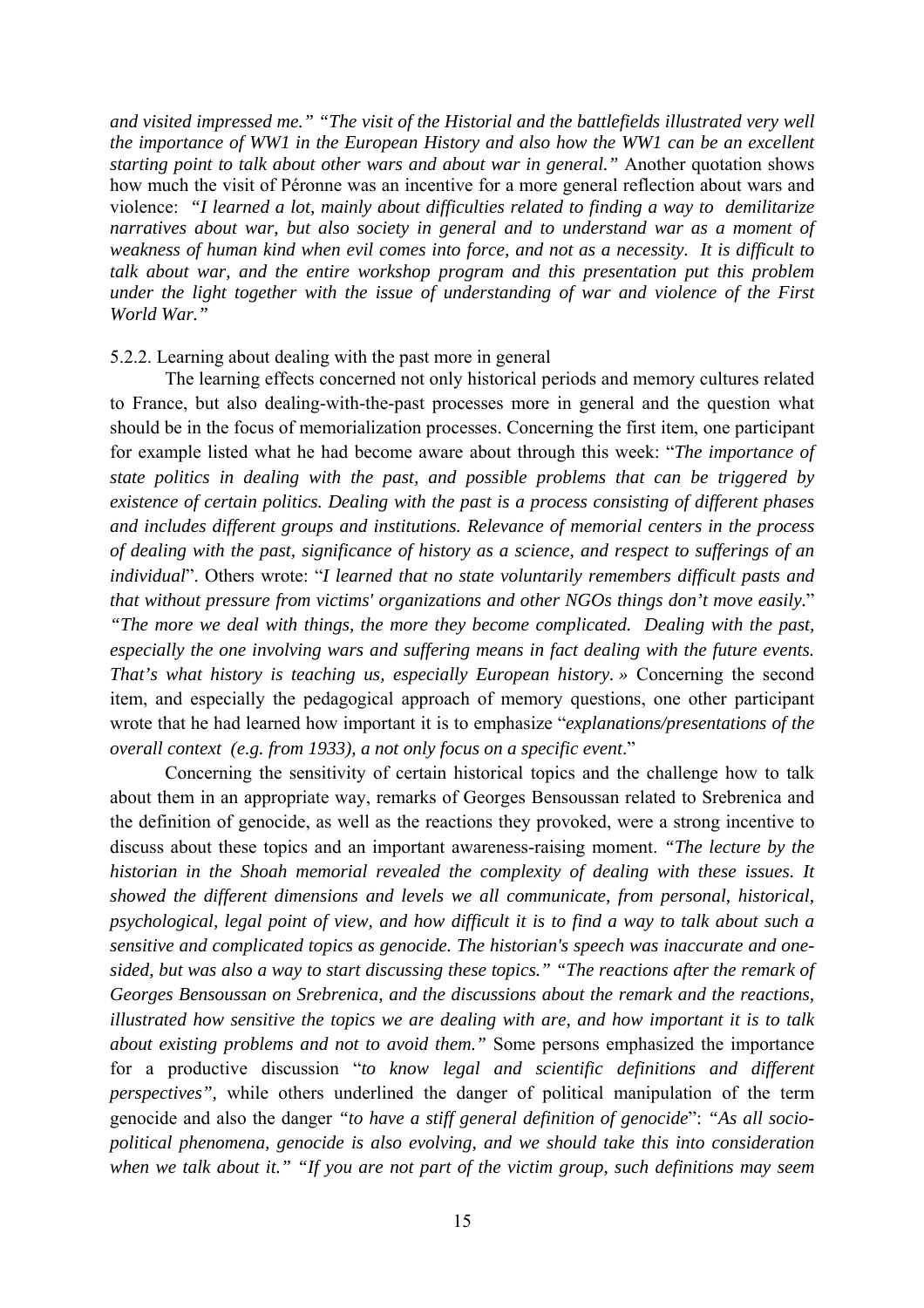*not so shocking. But this calls into question the sense of classifying crimes. How do we define criteria and even when they are defined, are they engraved in stone ?""The legal categorisation of crimes by Memorial de la Shoah: I understood what kind of human reaction it can cause if one is speaking strictly using scientific speech, not involving emotions."* Is it enough to have a "cold", scientific approach to mass murder and definition of genocide, without combining it with empathy, especially in face of persons who are themselves survivors? Georges Bensoussans remarks on Srebrenica showed also that many scholars in Western Europe are not really familiar with and interested in the Western Balkans, and constituted one illustration of the important psychological gap which exists between Western Europe and the Western Balkans also in the field of dealing with the past.

#### 5.2.3. Stimulating questions and learning about own attitudes

Different participants noticed also in their evaluation sheets that this week provoked self-critical learning effects about themselves and their own attitudes concerning dealing with the past issues: *"I found out that I lacked information about some things, and at the same time sometimes I tend to take things for granted." "I need to review some personal views on past and present; professional turn towards educational sector requires much more information, knowledge and experience in order to be successful." "I need to devote my time to fact searching process away from a specific event, but to focus on causes." "I should try to push certain topics more at home." "I learned how biased I am." "I realized once more, that I have a very German perspective on many things, despite the fact that I am always working in transnational configurations. The perception from outisde on your own way of perception is very helpful fort he own cognitive faculty. It is very important to listen carefully, to take time, to ask questions, to review your own questions."* 

Other quotations also show that the week stimulated questions and awareness about the own approaches of dealing with the past, as well as the curiosity to know more: *"The most important for me was the testimony of Robert Hebras and the impact it had on me: How can you forgive? Could I forgive such attrocity?" "I realized that the appeal "Never forget!" actually means "Know!" and not "Remember!". I cannot remember what my grandfather who was in the Wehrmacht did, he took his memory to his grave. But I can strive to know." "Each time I figure out how much more I need to learn, and the same time I feel happy for the fact that each time I upgrade my knowledge !"*

#### 5.2.4. Mutual incentives between the Western Balkans and Western Europe

Many participants from the Western Balkans wrote that the French experiences were a stimulating incentive to think about memory cultures in their own countries: *"The visits to the sites were particularly useful and relevant to me, along with notion on approaches to memorialisation in France, which helped me to think about memorialisation in the Balkans from new positions and perspectives."* The Historial of the Great War seems to have been particularly stimulating for participants from the Western Balkans, first through its multiperspective approach: *"The Peronne museum represents particularly interesting and specific institution because of it multi-perspective approach, and therefore it deserves special attention as a possible model of museum approach. At the same time it raises an issue whether it takes a hundred years time distance to approach the sensitive topics in this way." "Institutions are trying to perceive events they commemorate from several different perspectives; a process is complicated but it gives results, which gives hope that it can be successful in other places too e.g. in the Balkans."* And also de-glorification of the war and the cultural approach of the Historial were seen as a useful incentive for the countries of the former Yugoslavia: *"The Historial was impressive.(…) I especially liked the de-glorification*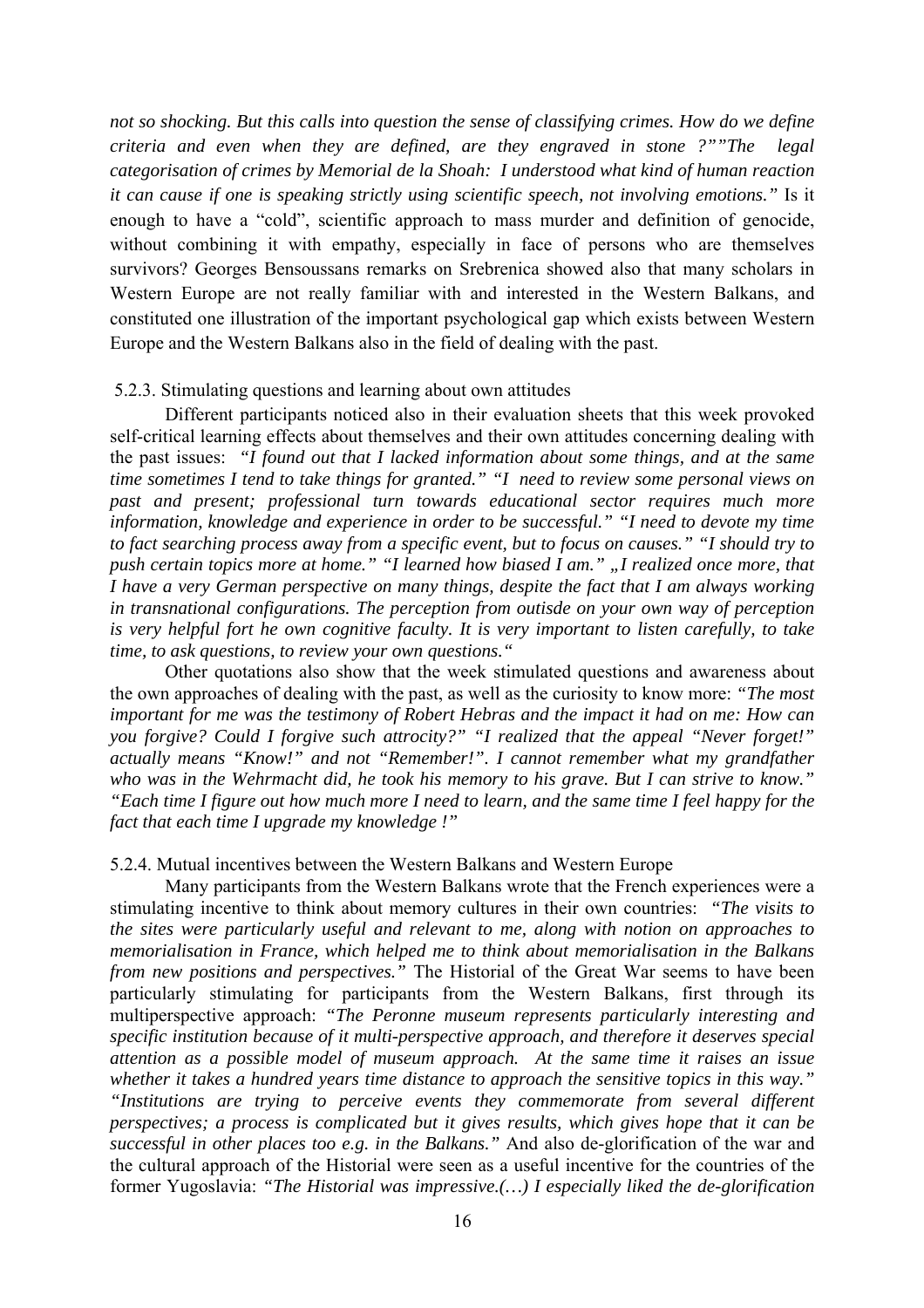*of the war. I think that is a very useful model to be applied (if EVER possible) in the Western Balkans." "The focus is not on magnitude of the crime and number of victims, which I find being an interesting example to the former Yugoslavian countries where number of victims is usually in focus, and which is frequently used for manipulations of different kind."* Also the other visited sites stimulated the reflection about the situation in the Balkans, for example Drancy: *"A very interesting overlapping of every day life and memory place. This concept can be very useful experience for BiH attempts to mark places of suffering that today have totally different function."*

Other remarks also illustrate the positive impact that the discovery of places outside of the Balkans has for persons coming from there. One participant for example stretches *"how important it is, for us from the Balkans, not to observe the dealing with the past process as our exclusive, unique and most complex problem. Other European countries deal with this process even today (still)."* Another person wrote: *"It was interesting to find out that we in the Balkans share the same or similar difficulties with countries of Western Europe; but at the same time observing inevitable differences."*

Even if the seminar this year took place in France and the main focus was on this country, the learning process was not one-sided - through the common discussions the participants from Western Europe received also incentives from the Western Balkans, as appears in the following quotation: *"At the Memorial de la Shoah, Anisa explained that genocide studies concepts had been actively used in the planing of the 90s violence in the Balkans. I realized that this distortion of a work requires a self reflexion. People from the Balkans probably have more to teach us than the other way around."*

#### 5.2.5. Useful incentives for the own work

Several participants noted that this week had not only been useful as a general incentive for the reflection about the situation in their own country, but that they could use what they had seen, heard and explored very concretely in their work: *"I have never known that France had such serious issues in dealing with its own past in regards to its responsibility about WWII (as well as WWI). This I learned at this trip and now I can draw some parallels between several European countries in regards to their approaches to DwP and that is super useful for my work." "For me personally, the visit to Oradur was a highlight of the seminar, as it gave me a perspective on how memorials could be structured, with incorporated testimonies of people who witnessed an event. I find testimonies extremely relevant." "I will be able to use for my work: Some methods of presentation from Peronne (debasement of soldiers- placing them on lower levels, and modified presentation of trenches), presentation of wider context in which the event took place (all the three visited institutions) ; some of pedagogic methods applied in work with school children (dialogue with witness of Oradour event, linking distant past with modern life – Peronne , and story about hope and life in spite of horrible tragedy – Shoah Memorial)." "It was interesting to see how the British commemorate because commemoration is a subject on which we work. We plan to present photographs with the names to individualize each person commemorated. These persons are not just numbers. The visit of the Somme battlefields helped me to think further about the concepts of memorialisation, the question of space and of the materials used to remember the missing of Prijedor." "For me the most interesting was the concept of a joint commemoration that I had the opportunity to see in Peronne. Given that my organization works with veteran groups I am aware that in Bosnia commemoration are usually organized by ethnic lines. In Peronne I've seen how it is possible to organize a joint commemoration of*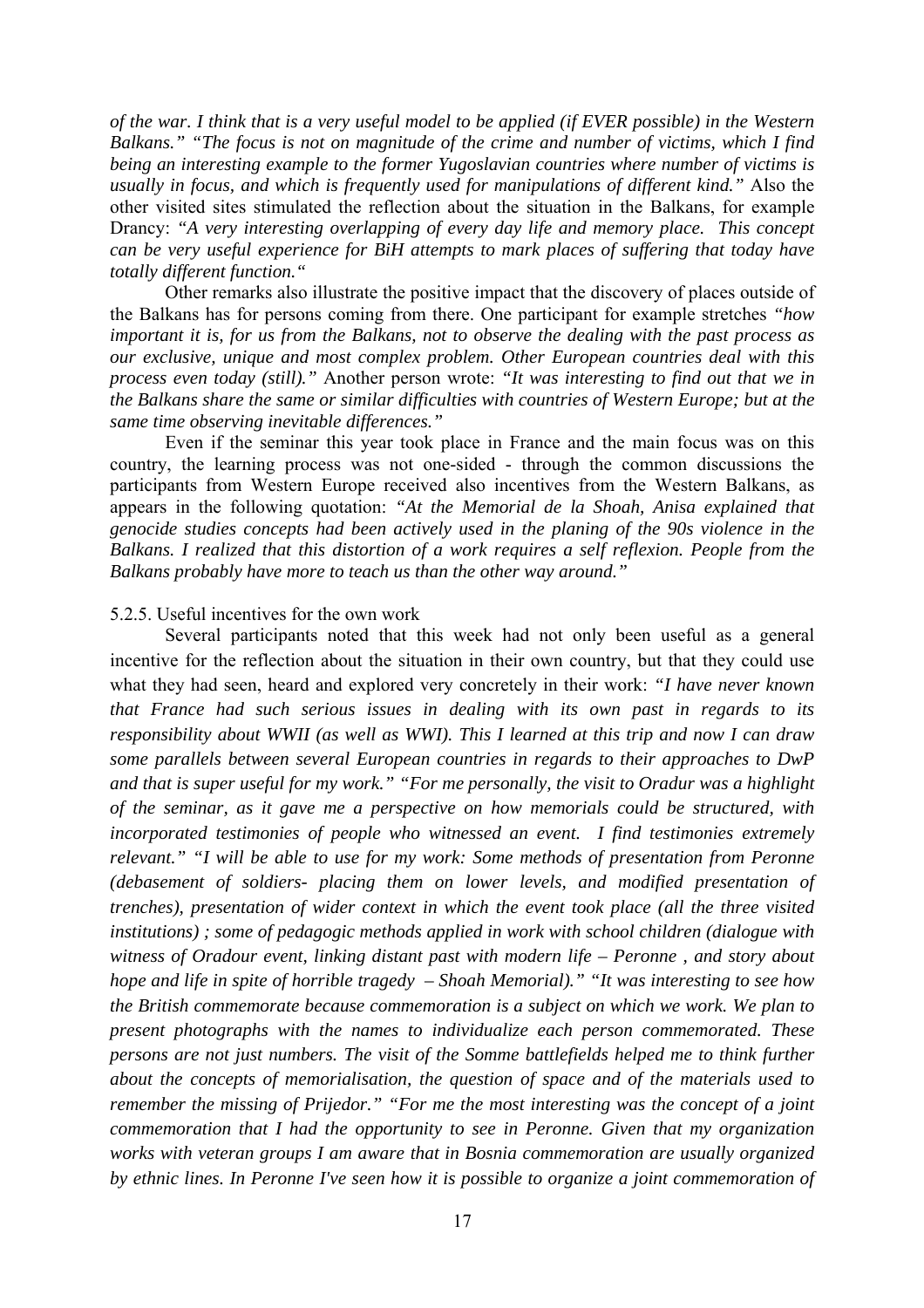*those who fought on opposite sides in the war."* "*In the context of the "Visit of the Old Fairground"-project [in Belgrade] for me the visit of Drancy was very important. The manner in which they re-established life in former concentration camp and how they are dealing with the difficult past of this place can be very important future discussion about Old Fairgrounds which will certainly happen in Serbia in the time being*." Not only the visited sites were seen as incentives for the own work, but also the exchange with the other members of the group ; one participant for example stretched that what would be useful for his own work were the *"new methods used by other organizations"*, and another wrote: *"I have written down many approaches and methods that are being used in the organizations that work with youngsters. Next to that I received feedback on my own project, which was very useful. Last, but definitely not the least, I have established many possible contacts for future cooperation."*

#### 5.2.6. Networking / developing and deepening of contacts

As appears already in the last quotation, many participants also stress the establishment and developing of contacts as an important result of this week. *"This week helps to create most productive contacts for pedagogical and scientific work." "Some contacts that I have established are very valuable."* The exchange between the participants was seen as very productive and one person for example characterized the group as a "*very inspiring group of participants that widens the scope additionally to everything we see and hear*." As positive factor is seen the fact that there is an important personal continuity concerning the participants since the first workshop of the platform in 2010 and that in the same time new persons are joining the platform. The integration of the new participants occurred very easily. And the fact that many know each other from the former workshops contributes to positive results: *"A real added value is seeing people again and developing friendly ties that encourage to dig the subject even more."* At the same time, the week spent together gives the participants also a better content-base for future cooperation: "*In case of future cooperation with organisations of the Western Balkans and France I have much more understanding of how they work and what issues and methods are important for them."*

Several persons furthermore emphasized as a positive result the planning of concrete activities and the development of follow-up-perspectives after this meeting, and underlined their own will to contribute actively: *"The working group was very useful, I made many new contacts and am committed to stay on board.""I like the very participative approach, this is an interesting platform to which I would like to stay closely connected." "I like the idea to have soon a strategy-meeting with a part of the group, as during the seminar itself we don't have really the time to go too deep into the reflection about the further development of the platform."* 

#### 5.2.7. Continuity

Some of the persons which have already participated in 2010 and/or 2011 underline the continuity of the approach in the study trip and workshop as a positive factor. However, some persons also mentioned that they have seen improvements this year: "This year there *was more time for the reflection on what we had seen, I think this was very helpful. I have the impression that I have learned new things but in the same time also that I have heard the perspectives of the other participants on what we have seen. This is extremely enriching for*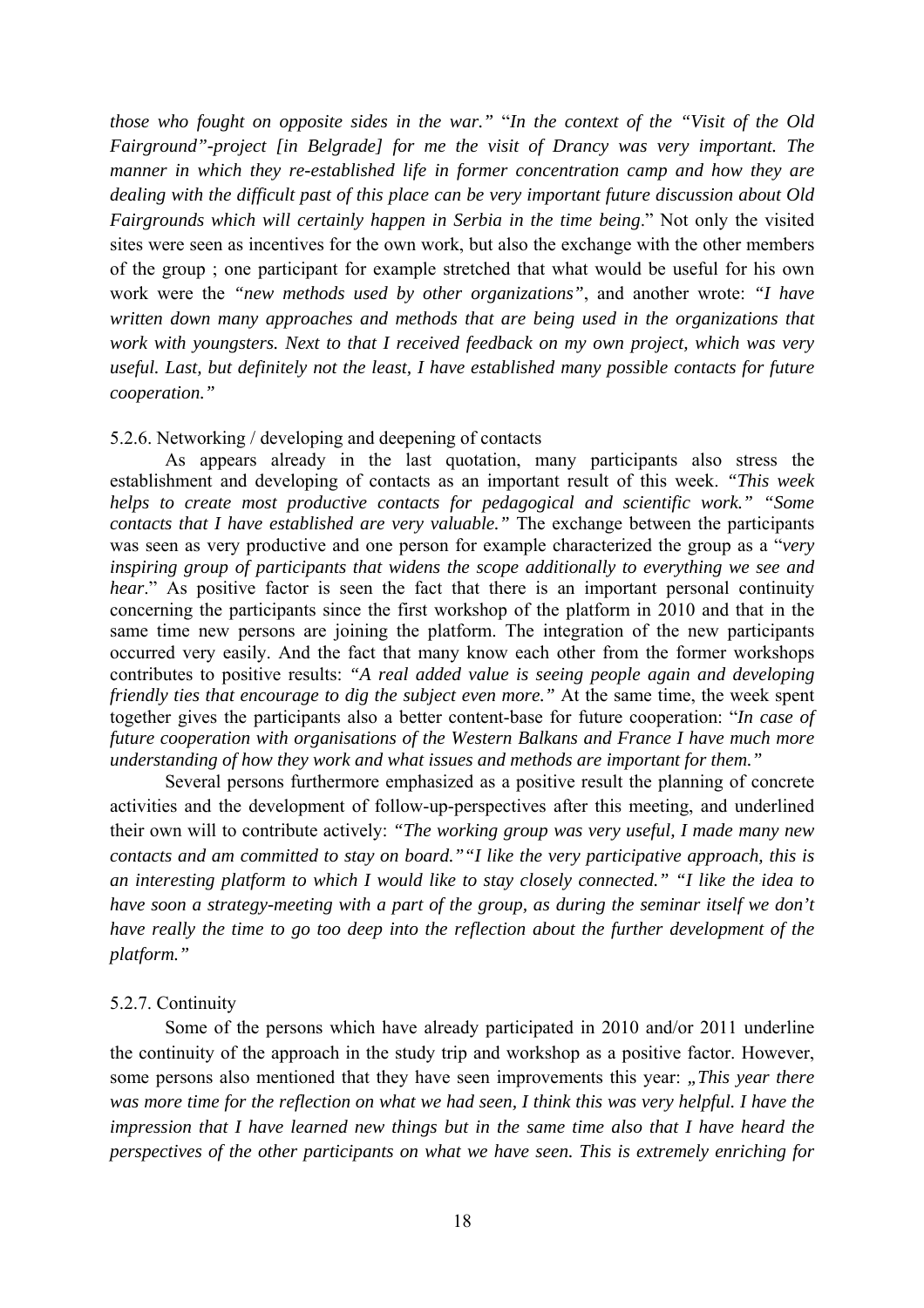*me personally as well as for my work. For the program next year I would chose the same structure."*

# **6. Future perspectives**

During the workshop, it has already been announced that the studytrip and workshop 2013 are planned to take place next fall in Berlin-Brandenburg and at the Polish-German border.

Concerning the organisation of the workshop and study trip in 2013 and furthermore, the following suggestions have been articulated in the evaluations at the end of the workshop in Limoges:

- Four suggestions concern the time-management, wishing to make the program less dense: *"one more free evening"; "zeitlich entzerrt"* ; "*Please, give people the chance to recuperate. This can be very stressful. Bear in mind that some people in the group are/will be survivors of some terrible wars"; "Try to make program less intensive, although I think it is almost impossible, as it would be pity to exclude anything from this study visit for example"*
- Also four suggestions concerning the content of the program next year in Berlin-Brandenburg and the Polish-German border: *"It would be interesting to include visits of sites linked to the history of Eastern-Germany and how in Eastern Germany was dealt with history, and also to the Third Reich."* ; "*As it will be in Berlin (or nearby), talk about "Cold war" and different memories in West/East. Insist on artistic ways to deal with memories."*, *"Include an art historian in a visit to a monument and "read" the monument under his/her guidance." ; "include a visit in Auschwitz"*
- Three persons suggest to strengthen within the program the part of networking and planning of future projects: *"Work more on networking of participants and new projects. More precisely define workshop topics"*
- Four suggest more time and more interactive approach for the visit of each site: *"Encourage more interaction amongst the group members, more discussions on different methodologies applied in work."; "More space and time should be allowed for reflecting and commenting on what is seen and heard, including the most interesting topics that arise during the visits to memory places. Less presentations by so called experts."; "more time for each visit"* and *"more interactive approach*" in visits ; "*Limit the presentation from officials (directors, mayors, etc) to ten minutes. Longer time for discussions /reflections after visits"*
- Two suggest to insist on educational aspects: *"Detailed presentation of different and specific educational and pedagogic methods and tools" ; "Separate education and memorization topics i.e. application of history and memory in human rights and tolerance education"*
- Two suggenstions concern the participating persons/ the composition of the group: *"Include as many survivors as possible. / Historians from the Balkans who study same or similar topics" ; "Include an organization that is NGO from France and fights for memory issues (e.g. pieds noirs)"*
- Five suggestions concern places and topics for the study trip/workshop 2014 or later: Serbia ; Benelux ; Greece ; one person suggests *"outside Europe but it is probably hard to manage due to organisational and financial aspects"; "Maybe to include the WWI and the Balkans Wars in order to broaden a context."*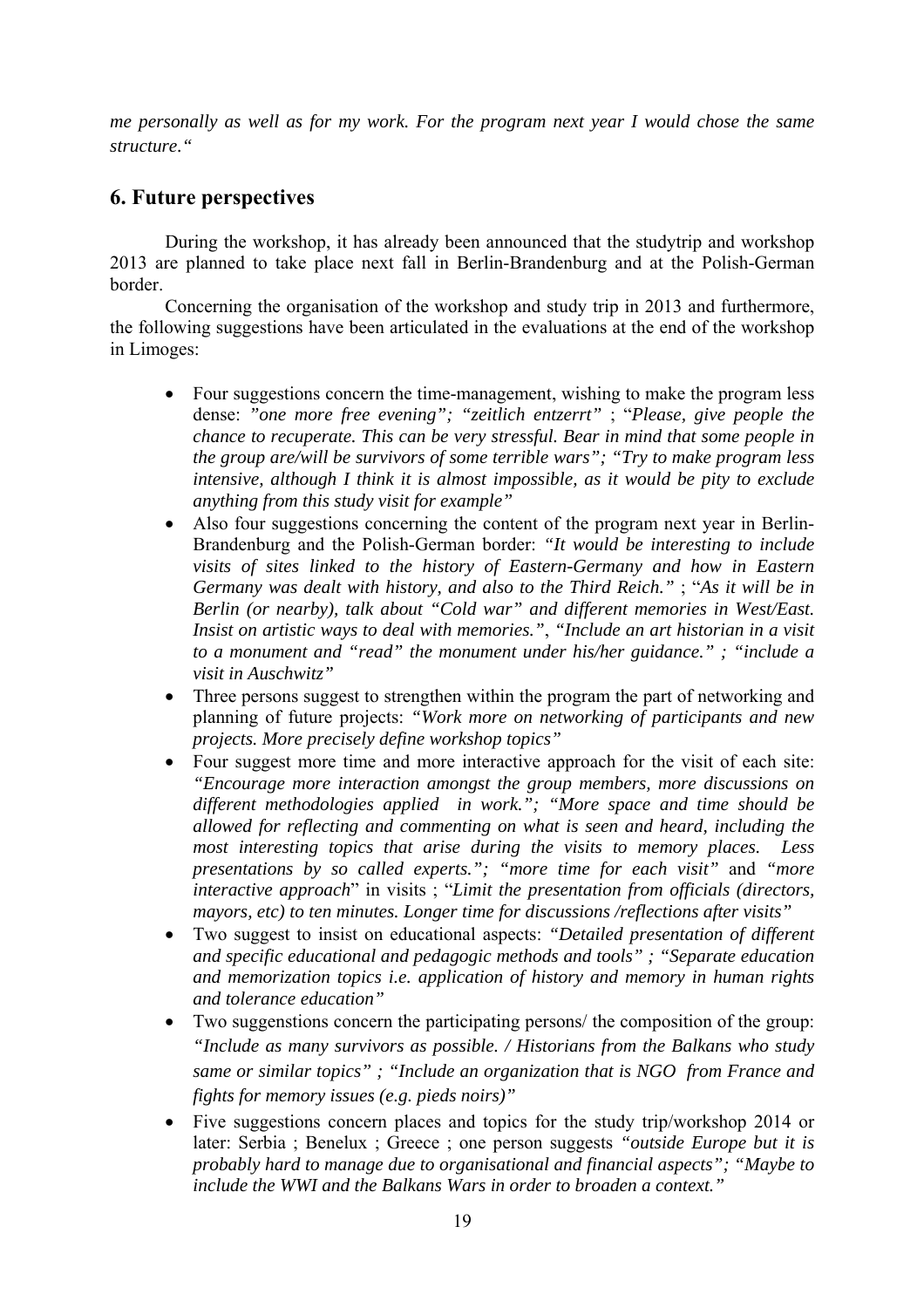During the workshop it was also decided to organize in January 2013 a strategymeeting of three days, with the members of the organization team plus other interested persons of the platform. The idea to organize this strategy meeting came from a two-fold observation: on one hand, after three years, the platform seems to have found a certain format and rythm, but nevertheless (or because of this) it seems essential to think more deeply about its further development and many questions still need to be clarified; on the other hand, during the annual study trips and workshops, there is not enough time to talk and go deeper into these more stuctural questions. The idea to include also other persons from the platform in this meeting illustrates the participative approach of the platform and the will to strengthen it.

The aims of this strategy meeting will be the following:

- To evaluate the first two years of the platform
- To develop a strategy for the further development of the platform
- To work on specific topic/actions linked to the further development (mission statement, website, financing …)
- To prepare the study visit and workshop in Germany and at the German-Polish border in October 2013

The following persons have declared themselves interested to partcipate at this meeting: Tamara Banjeglav (*Documenta*, Zagreb), Laura Boerhout (Anne Frank House, Amsterdam), Griet Brosens (Belgian Institute for Warveterans, Brussels), Maja Cecen (Fund B 92, Belgrad), Frederick Hadley (Historial of the Great War, Péronne), Dr. Matthias Heyl (Memorial Centar Ravensbrück), Lejla Mamut (TRIAL, Sarajevo), Alma Masic (YIHR BiH, Sarajevo), Dr. Nicolas Moll (Centre Malraux, Paris/Sarajevo), Frank Morawietz (DFJW, Berlin), Jacqueline Niesser (Institute for Applied History, Frankfurt/Oder), Corinna Noack-Aetopoulos (Centar for Democratisation and Reconciliation South Eastern Europe, Thessaloniki), Melina Sadikovic (ACIPS, Sarajevo), Juliane Tomann (Institute for Applied History, Frankfurt Oder)

The evaluation sheets from 2010, 2011 and 2012 will be an important basis for the working. To complete this, a short questionnaire will be sent in January to the participants, asking them for their perception of strenghts and weaknesses of the platform, and their expectations and possible contributions concerning the further development.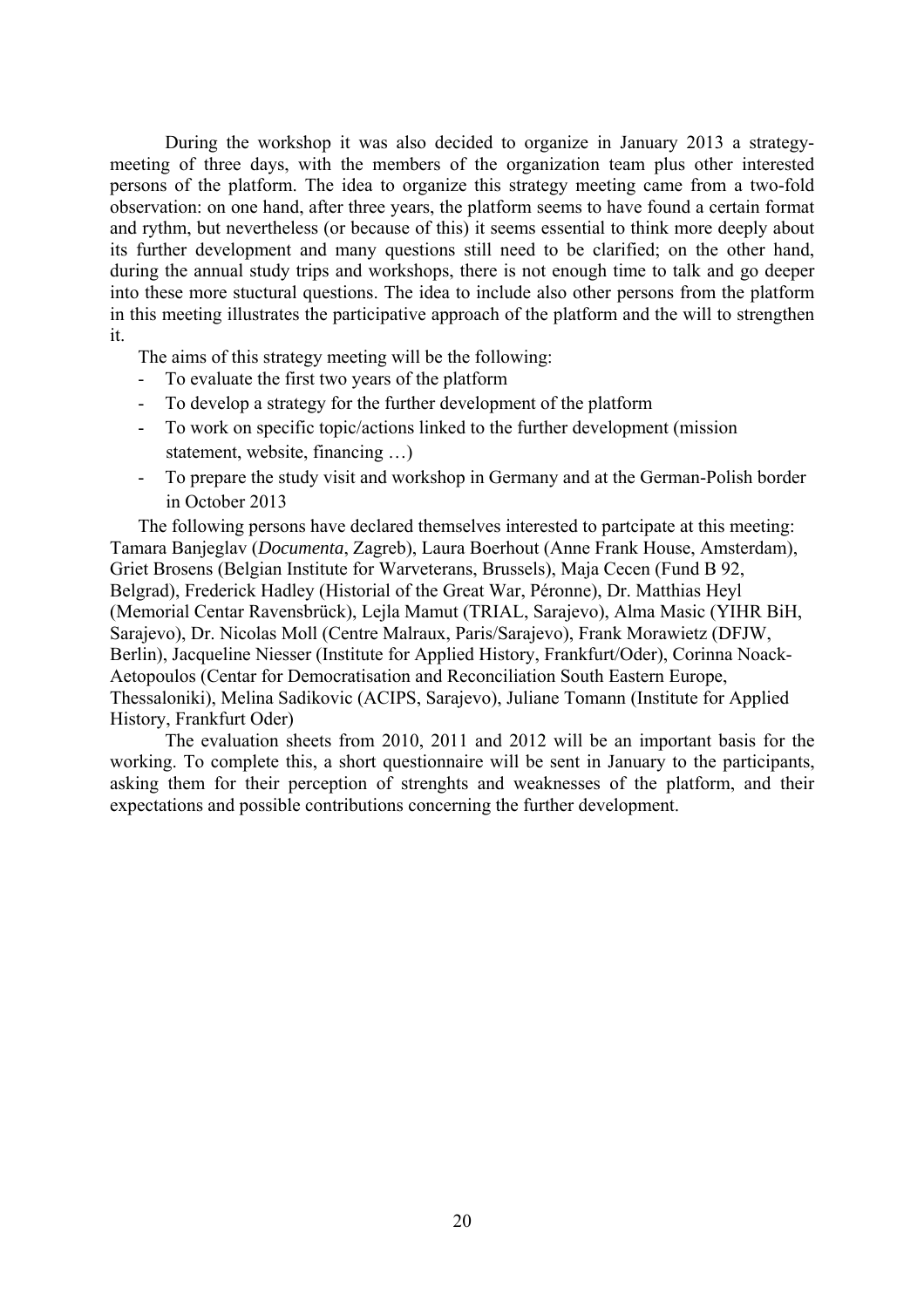#### **Annex 1:**

**Dealing with difficult pasts in the Western Balkans and Western Europe – Platform for Trans-European exchange and cooperation**  *Third international workshop and study trip, France 7-13 October 2012* 

# **Program**

Study Trip:

**Sunday, October 7th:**  Study trip participants' arrival in Paris.

> Accommodation in Paris: *Hotel Ibis Budget Paris La Villette 57-63, Avenue Jean Jaurès 75019 Paris Tel : (+33)892680891*  http://www.etaphotel.com/gb/hotel-4982-ibis-budget-paris-la-villette-19eme-ex-etaphotel/index.shtml

*Optional :* 

*19h-19h30 : Meeting in the hotel lobby, then going for a walk and drink in Montmartre* 

#### **Monday, October 8th:**

Breakfast in the hotel (buffet opens at 6h30) 7h45: Meeting in the lobby of the hotel 8h00: Departure by bus from the hotel 10h00: Arrival in Péronne, **Historial of the Great War**: welcome and general presentation of the Historial, with Hervé François, director of the Historial 10h30: Presentation and visit of the permanent exhibition 11h45: Presentation of the pedagogical activities, with Christophe Thomas, Educational Department of the Historial, and discussion about the multi-perspective approach of the Historial 12h45: Lunch at the restaurant "Aux gars du Nord" 14h00: Departure by bus and visit of the battlefields of the Somme, with Frederick Hadley, second curator of the Historial: - Memorial for South-African soldiers in Longueval - Memorial to the Missing of the Somme in Thiepval 17h30: Travel back to Paris by bus Approx. 19h30: arrival at the hotel in Paris *Evening at free disposal*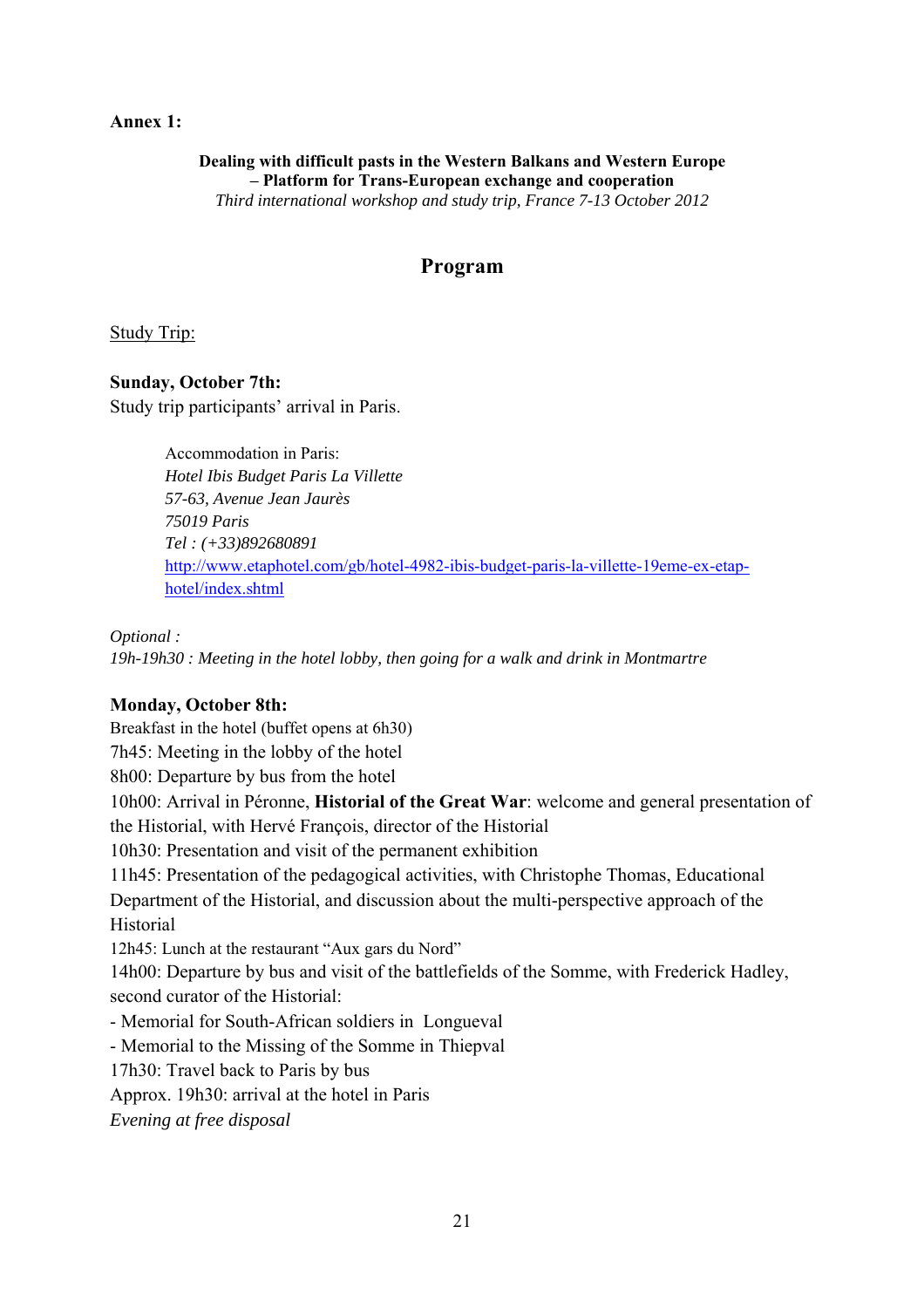# **Tuesday, October 9th:**

Breakfast in the hotel (buffet opens at 6h30) Until 8h45: Check out of the hotel 8h45 : Meeting in the lobby and departure from the hotel, travel by metro to the Shoah Memorial (17 rue Geoffroy-l'Asnier, 75004 Paris) 9h30 : Arrival at the **Shoah Memorial**, welcome of the group 10h00 : Visit to the Shoah Memorial: Wall of Names, crypt, permanent exhibition

11h30 : Presentation of the pedagogical activities of the Memorial, with Jacques-Olivier David, Educational Department.

12h30 : Lunch in the restaurant «Les Mauvais Garçons» (4 rue des Mauvais Graçons)

14h00 : «The Shoah between history and memory»: Conference by Georges Bensoussan, historian, followed by discussion

15h15 : Travel to Drancy by bus

16h00 : Visit to the former internment camp in Drancy, with Alban Perrin, coordinator of the Training Department of the Memorial.

17h15 : Travel back to Paris by bus, pick-up of the luggage at the hotel, continuation of travel to Limoges.

*During the day: Arrival in Paris of the participants who didn't take part in the study visit. Meeting place: Shoah Memorial (17 rue Geoffroy-l'Asnier, 75004 Paris), 15h at the latest.* 

18h00: Departure by bus from Paris to Limoges Ca. 23h00: Arrival in Limoges

> *Accomodation and seminar place in Limoges: Chéops 87 55 rue de l'Ancienne Ecole Normale d'Instituteurs 87000 Limoges Tel. : 0033 (0) 5 55 30 08 10 http://www.cheops87.com/*

#### Workshop:

#### **Wednesday, October 10th:**

Breakfast (from 7h00-8h30) 09h30-10h15 : Welcome and presentation of the program 10h15 -11h00: Feedback about the study trip (part one in plenary) 11h00-11h30 Coffee break 11h30-12h30: Feedback about the study trip (part two in small groups) 12h45-14h30: Lunch break 14h30-15h45 "From consensus to controversy: the public remembrance in France of the First World War, the Second World War and the Algerian War": General overview by Nicolas Moll, historian, followed by discussion 15h45 – 16h00 Coffee break 16h00-18h30 What is (not) new in our countries? Current challenges in the field of memorialization and dealing with the past in Western Europe and in South Eastern Europe – short presentations, followed by discussion 19h00: Dinner 20h15: Screening of short video clips on the work and current projects of the participating organizations in the field of memorialization and dealing with the past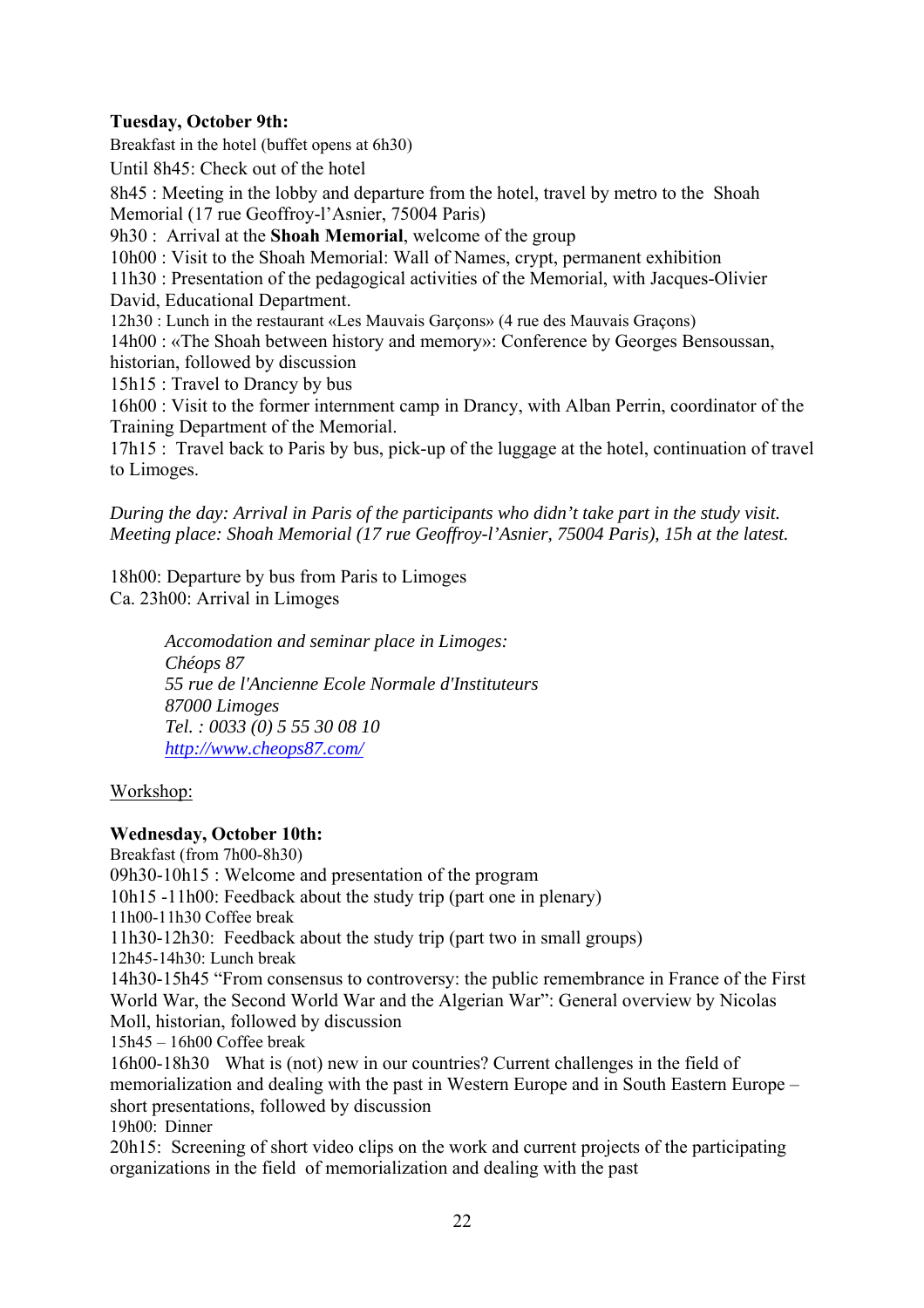# **Thursday, October 11th:**

Breakfast (between 7h00-8h30)

8h45 : Departure by bus to Oradour-sur-Glane

9h30 : Arrival at the **Centre de la Mémoire of Oradour-sur-Glane**

9h45 : Presentation and visit of the permanent exhibition of the Centre de la Mémoire

# 11h : Visit of the **Martyr Village**

12h45-13h45 : Lunch break

13h45 : Surviving Ordaour, giving testimony after Oradour: Encounter with Robert Hébras, survivor of the massacre of 1944 in Oradour

15h15 : Constructing the future with and despite the past: Encounter with Raymond Frugier, mayor of Oradour-sur-Glane, and visit to the new village

17h30 : Departure from Oradour, travel back to Chéops in Limoges

19h00: Dinner

*Evening at free disposal* 

# **Friday, October 12th:**

Breakfast (between 7h00 and 8h30)

9h00-9h45: Return on the visit of Oradour: impressions, opinions, questions 9h45-11h15 : «The memory of the massacre of Oradour as a challenge for France and the French-German relations» : Intervention by Pascal Plas, historian, followed by discussion

11h15-11h30: Coffee break

11h30-12h30: How to continue? Planning of the working groups for the afternoon 12h45-14h30: Lunch break

14h30- 16h30 How to continue? Future development of the platform (mission statement, website, edition 2013 in Germany/Poland,…) and of activities and projects (Prijedor 2013, World War I anniversary 2014, other projects proposed by the participants…). Discussion in working groups.

16h30-17h00 Coffee break

17h00-18h00: Presentation of the results of the working groups and discussion

18h00-19h00 Evaluation of the program, conclusions and perspectives

20h30: Farewell dinner in the restaurant "Mamy Bigoude" in Limoges

#### **Saturday, October 13th:**

Breakfast (from 7h00-7h45) 8h00: Departure from Limoges by bus

Approx. 13h30: Arrival in Paris, train station *Gare du Nord*

*The working languages are English and Bosnian/Croatian/Serbian, with simultaneous or consecutive translation. Some presentations will be held in French, with translation into English and BCS.*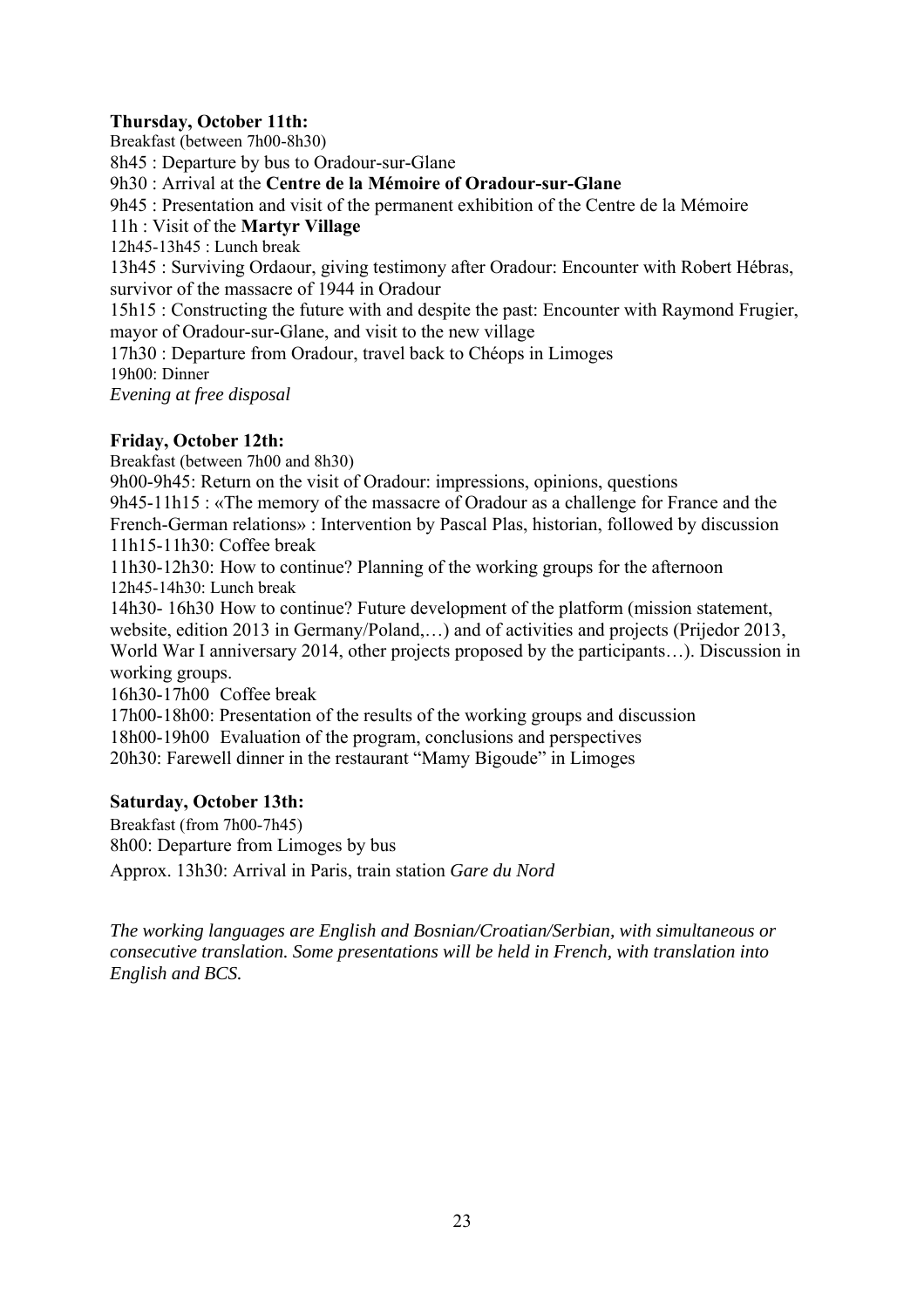# **Annex 2: Participants study trip and workshop, France 2012**

| <b>Name</b>                       | Organization                                    | <b>Function</b>                                    | Country<br><b>Town</b>            |
|-----------------------------------|-------------------------------------------------|----------------------------------------------------|-----------------------------------|
| Maša Avramović                    | Center for development of                       | Head of the organisation                           | Kragujevac                        |
|                                   | culture of children's rights                    |                                                    | (SRB)                             |
| Kristina Babić                    | Agency for local democracy<br>Osijek            | External associate                                 | Osijek (HR)                       |
| Tamara Banjeglav*                 | Documenta - Center for<br>dealing with the past | Project coordinator                                | Zagreb (HR)                       |
| <b>Doruntina Basha</b>            | forumZFD Kosovo                                 | Project Coordinator                                | Pristina (KOS)                    |
| Ervin Blažević                    | Optimisti 2004 Kozarac                          | President                                          | Prijedor (BiH)                    |
| <b>Laura Boerhout</b>             | Anne Frank House -                              | Project coordinator                                | Amsterdam (NL)                    |
|                                   | <b>International Department</b>                 | "Memory walk in<br>Sarajevo"                       |                                   |
| Stéphanie Boutaud                 | <b>Oradour Memory Center</b>                    | Head of the Educational                            | Oradour sur                       |
|                                   |                                                 | Service                                            | Glane (FR)                        |
| <b>Griet Brosens</b>              | Belgium Nationals Institute for                 | Historian, in charge of                            | Brussels (B)                      |
|                                   | War veterans                                    | educational remembrance-                           |                                   |
|                                   |                                                 | projects                                           |                                   |
| Hvalenka Carrara<br>d'Angely      |                                                 | Interpreter BCS - French                           | Paris $(F)$                       |
| Marija Čečen                      | Foundation B92                                  | Director                                           | Beograd (SRB)                     |
| Đurđa Đukić                       | YIHR Serbia                                     | Project assistant                                  | Beograd (SRB)                     |
| Hervé François                    | Historial of the Great War                      | Director                                           | Péronne (F)                       |
| <b>Alain Gueraud</b>              | DRJSCS du Limousin                              | <b>CEPJ</b>                                        | Limoges $(F)$                     |
| <b>Frederick Hadley</b>           | Historial of the Great War                      | <b>Second Curator</b>                              | Péronne (F)                       |
| Elma Hašimbegović                 | Historical museum of BiH                        | Curator                                            | Sarajevo (BiH)                    |
| Nedžad Horozović                  | Centar for nonviolent action<br>(CNA)           | Member of the team                                 | Sarajevo (BiH)                    |
| Dr. Axel Klausmeier               | <b>Berlin Wall Foundation</b>                   | Director                                           | Berlin (D)                        |
| Ana Kršinić - Lozica              | Croatian museum of<br>architecture              | Research assistant                                 | Zagreb (HR)                       |
| Joachim König                     | Memorial of Buchenwald                          | Pedagogical department                             | Weimar-                           |
|                                   |                                                 |                                                    | Buchenwald (D)                    |
| <b>Carine Leveque</b>             | <b>ONAC National office for war</b>             | Coordinator Memory and                             | Montpellier (F)                   |
|                                   | veterans and war victims                        | communication                                      |                                   |
| Alma Mašić*                       | Youth Initiative for Human                      | Director                                           | Sarajevo (BiH)                    |
|                                   | Rights BiH<br><b>YIHR Croatia</b>               |                                                    |                                   |
| <b>Sven Milekić</b>               |                                                 | Coordinator program<br><b>Transitional Justice</b> | Zagreb (HR)                       |
| Dragana Milutinović               | ForumZFD Kosovo                                 | Project Coordinator                                | Pristina (KOS)                    |
| Dr. Nicolas Moll*                 | Centar André Malraux                            | <b>Historian and Consultant</b>                    | Sarajevo (BiH) /<br>Paris $(F)$   |
| Frank Morawietz*                  | French-German Youth Office                      | Special coordinator for the                        | Berlin (D)                        |
|                                   | (OFAJ)<br>Memorial Site Donja Gradina           | activities of OFAJ in SEE                          |                                   |
| Dejan Motl<br><b>Sudbin Musić</b> | Prijedor 92                                     | Curator - historian                                | Demirovac (BiH)<br>Prijedor (BiH) |
|                                   | 24<br>Cultural center Rex                       | Secretary<br>Staro Sajmište Project                | Beograd (SRB)                     |
| Nevena Negojević                  |                                                 | assitant                                           |                                   |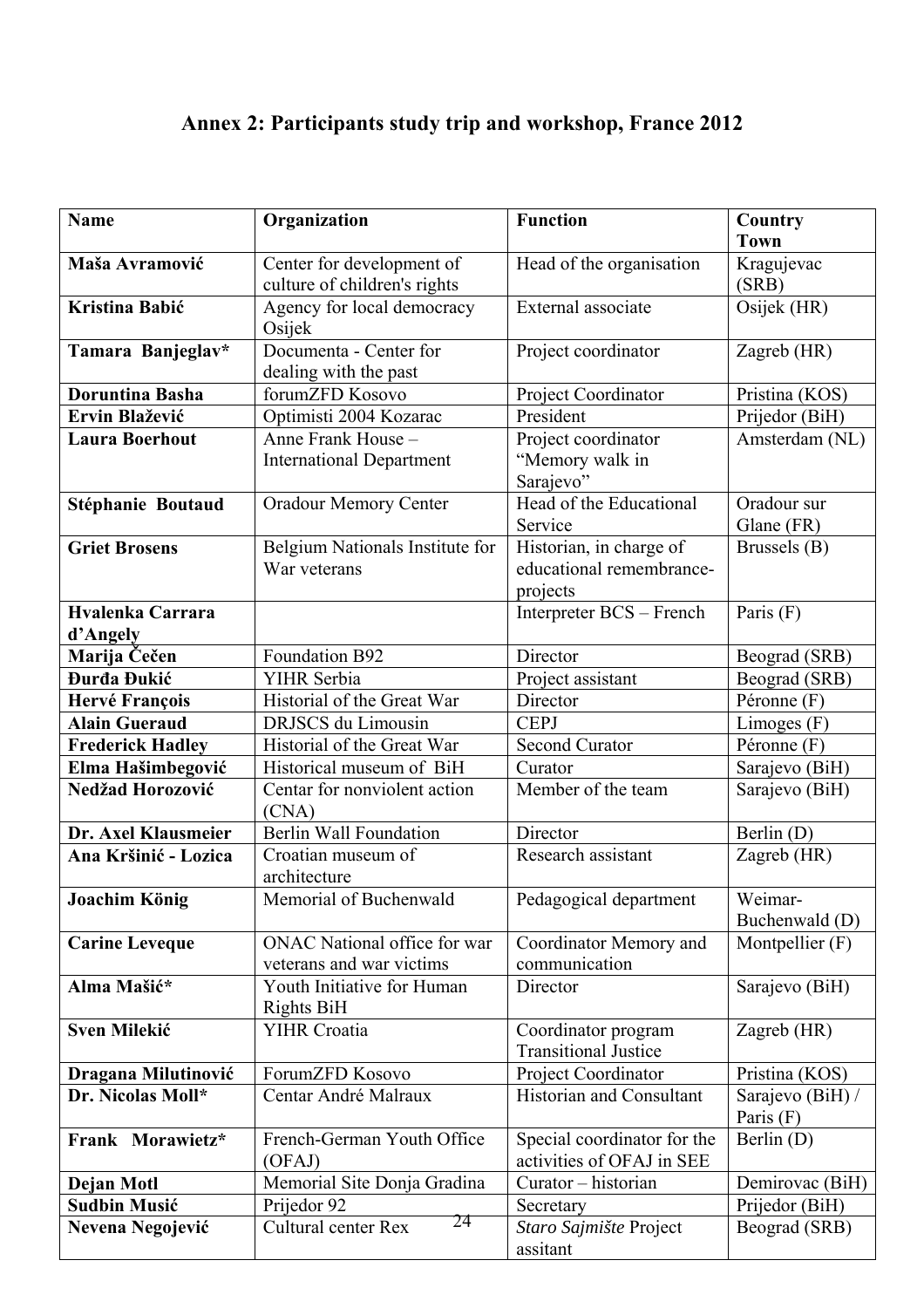| <b>Jacqueline Nießer</b> | Institute for applied history         | Project manager + PhD         | Berlin $(D)$   |
|--------------------------|---------------------------------------|-------------------------------|----------------|
|                          |                                       | Student                       |                |
| <b>Corinna Noack-</b>    | <b>CDRSEE</b> Center for              | Director of Programmes        | Thessaloniki   |
| <b>Aetopoulos</b>        | Democracy and Reconciliation          |                               | (GR)           |
|                          | in Southeast Europe                   |                               |                |
| Ivo Pejaković            | Memorial Site Jasenovac               | Museum curator                | Jasenovac (HR) |
| <b>Timon Perabo</b>      | Anne Frank Zentrum                    | Project director "War         | Berlin $(D)$   |
|                          |                                       | $children - life$ paths until |                |
|                          |                                       | today"                        |                |
| <b>Alban Perrin</b>      | Mémorial de la Shoah                  | <b>Coordinator Training</b>   | Paris (F)      |
|                          |                                       | Department                    |                |
| <b>Edin Ramulić</b>      | Association of citzens of             | Vice president                | Prijedor (BiH) |
|                          | Prijedor «Izvor»                      |                               |                |
| Melina Sadiković         | <b>ACIPS</b>                          | Coordinator SCOPES            | Sarajevo (BiH) |
|                          |                                       | project "History, Memory      |                |
|                          |                                       | and State Building"           |                |
| <b>Günter Schlusche</b>  | <b>Berlin Wall Foundation</b>         | Architect / Planner           | Berlin (D)     |
| Dinko Sijerčić*          | Youth Initiative for Human            | Program coordinator           | Sarajevo (BiH) |
|                          | <b>Rights BiH</b>                     |                               |                |
| Anisa Sučeska Vekić      | <b>Balkan Investigative Reporting</b> | Director                      | Sarajevo (BiH) |
|                          | Network BIRN                          |                               |                |
| Ulvija Tanović           |                                       | Interpreter BCS – English     | Sarajevo (BiH) |
|                          |                                       |                               |                |
| <b>Juliane Tomann</b>    | Institute for applied history         | Project manager + PhD         | Frankfurt Oder |
|                          |                                       | Student                       | (D)            |

\* Members of the organisation team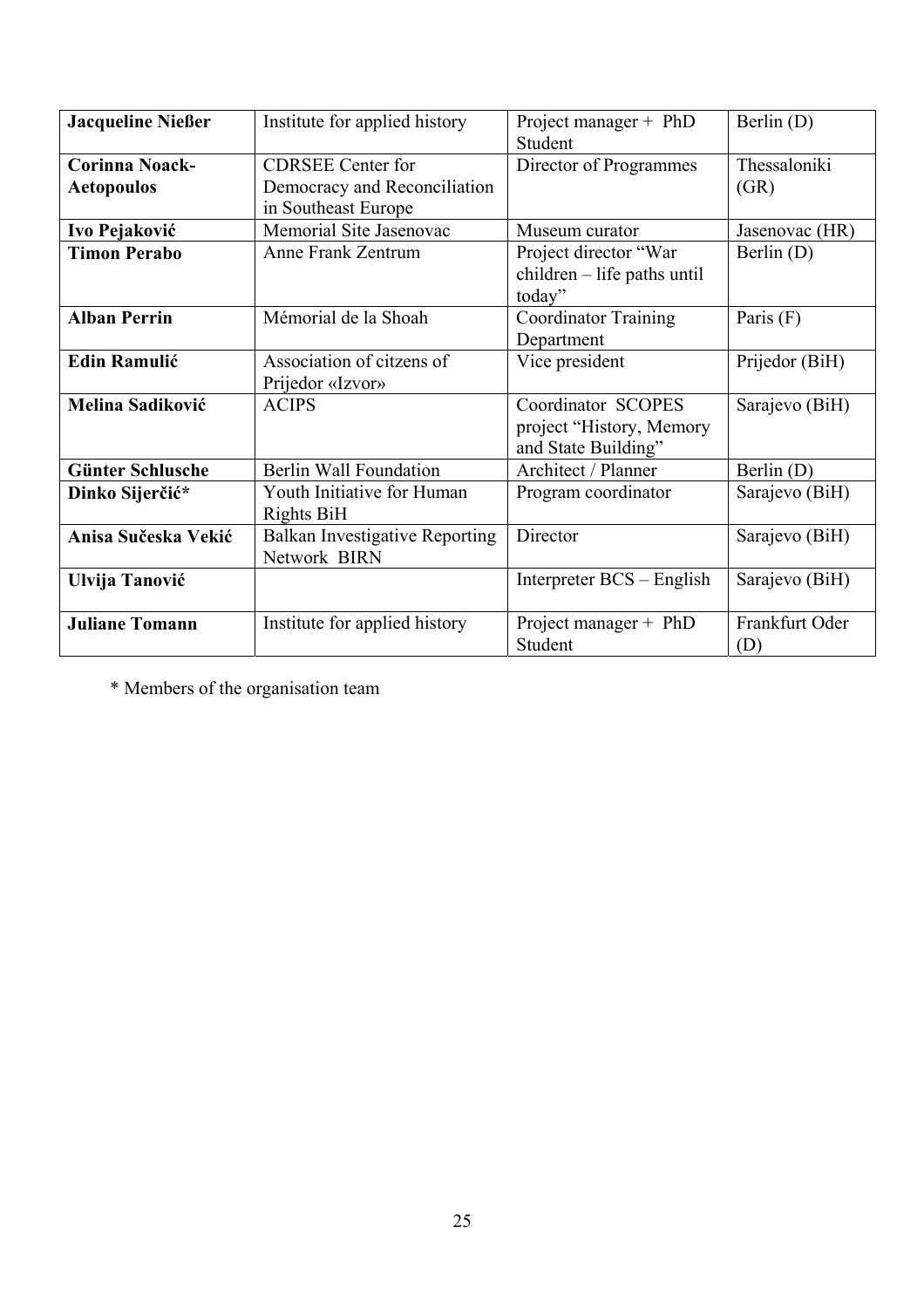### **Annex 3: General information on the organizers / grant applicants**

#### **Youth Initiative for Human Rights BiH**, Sarajevo

Objectives and activities: Advancing the participation of youth in democratisation of society, strengthening rule of law in processes of facing the past and creating new progressive links in the post-war region of Ex-Yugoslav countries. YIHR BH builds new links amongst young people within BiH, especially in terms of inclusion of divided communities and encouragement of Europeanization of the Western Balkans through regional cooperation of young people from different countries of the former Yugoslavia. Through trainings, study visits, workshops, conferences, street actions and development of educational material, YIHR BIH supports and encourages young people of BiH to promote social and political action related to issues relevant to young people. Such promotion includes advancement of the 1992- 1995 BIH war remembrance culture, advocating for human rights protection, minority rights, and promotion of issues related to EU integration processes and democratisation of the Western Balkans region. In the field of dealing with the past, activities in the last two years have for example been the "Srebrenica – Mapping Genocide"-project, summer camps for young activists from the region in Kozarac, debates and screenings of the movie "Belvedere". – The office of the **YIHR Kosovo** was also involved in the preparation of the study trip and workshop in France in October 2012, especially regarding the participants from Kosovo.

The **French-German Youth Office (FGYO)**, besides its experience in activities promoting intercultural learning and cooperation, is especially since the 1990s organizing and supporting activities in the field of memory work, not only between France and Germany, but also with third countries. Since 2000, in the framework of its South Eastern Europe Initiative, supported by the Ministries for Foreign Affairs of France and Germany, it contributes to create links between civil society actors from France and Germany and the Western Balkans, including a specific work on memory sites and reconciliation linked with French-German experiences since 1945.

**Documenta – Center for Dealing with the Past** aims to develop social and individual processes of dealing with the past in order to build sustainable peace in Croatia and wider region through deepening of public dialogue and initiating debate on public policies which stimulate dealing with the past, gathering and publishing documentation and research of war incidents and their assumptions, war crimes and violations of human rights as well as monitoring judicial processes at a local and regional level. Since 2006 *Documenta* works on building and strengthening regional civil society coalition representing key stakeholders from post-Yugoslav countries in order to sensitize the public and national governments on the need for justice for victims and need for regional post-conflict fact-finding and truth-telling. In 2010, *Documenta* has organized a series educational study trips to sites of memory related to the 1941-1945 period in Croatia and will continue to organize in 2011 and 2012 regional study visits in Bosnia, Serbia and Croatia to places of remembrance related to WWII.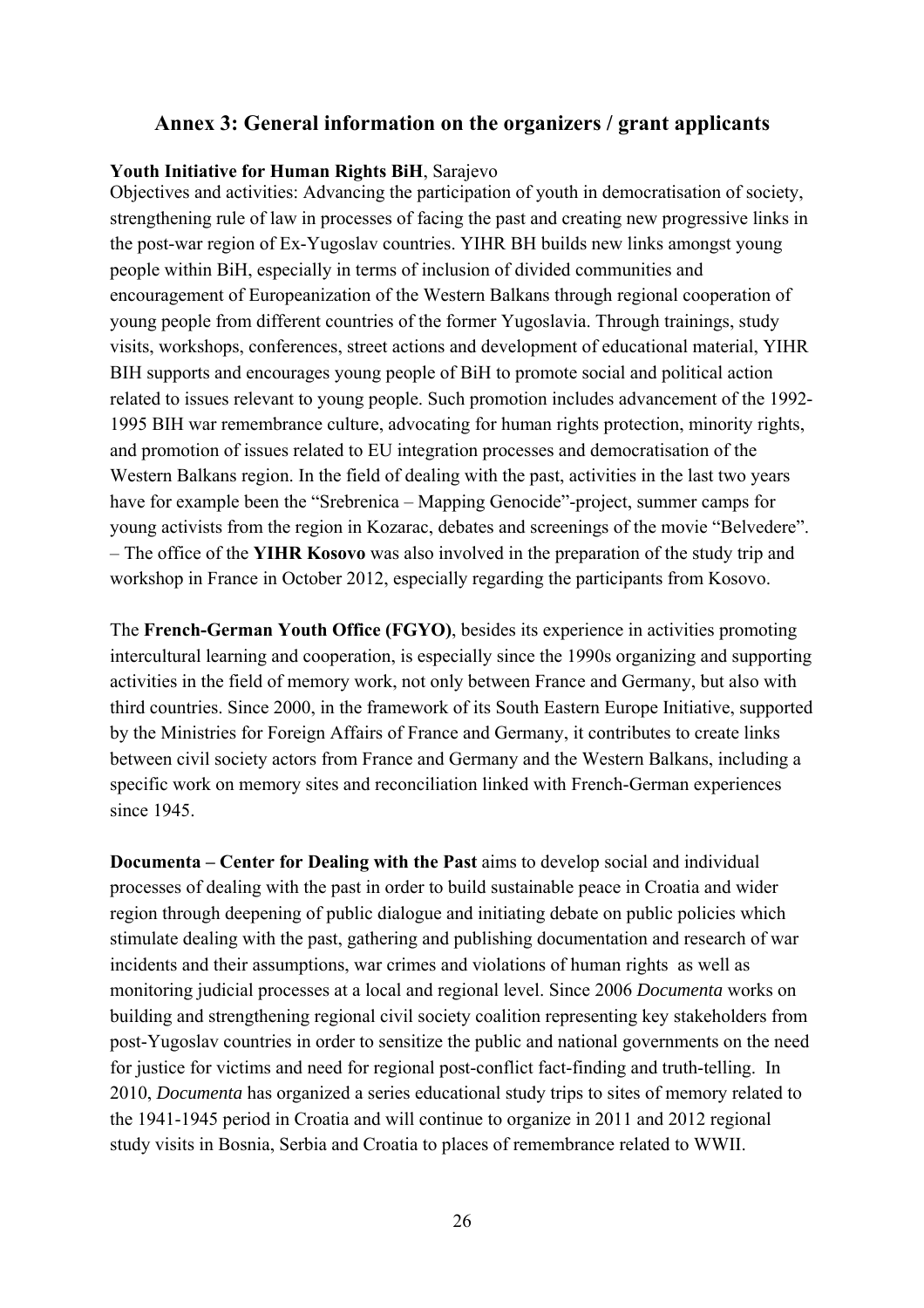For the **Centre Malraux Sarajevo**, created as French NGO in Sarajevo in 1994/5 as a concrete sign of European solidarity with the inhabitants of the besieged city , memory work is an integral part of its cultural activities aiming to create links between Bosnia and Herzegovina and the rest of Europe. The Centre Malraux has for example organized, together with the FGYO, in 2008/9 a French-German-Bosnian project for students of the three countries on "difficult memory sites in Europe", and in 2009 and 2010 a photograph exhibition about the war in Bosnia which was shown in Sarajevo, Paris and Oradour.

# **Annex 4: Contact Coordination team**

#### **Tamara Banjeglav**

Project coordinator Documenta – Centar za suočavanje s prošlošću / Center for dealing with the past Kuća ljudskih prava, Selska cesta 112c, HR-10000 Zagreb Tel: +385 1 457 2398, Mob : + 38598685747 e-mail: tamara.banjeglav@documenta.hr www.documenta.hr

**Alma Mašić** (logistics and finances SEE)

Director The Youth Initiative for Human Rights in BiH (YIHR) Mula Mustafe Bašeskije 8 / 4, BiH – 71000 Sarajevo Tel.: +387 33 219 047, Mob : +38762336675 alma@yihr.org http://ba.yihr.org

**Dr. Nicolas Moll** (general coordination) Historian and Consultant Centre André Malraux Mula Mustafe Baseskije 8, BiH - 71000 Sarajevo Mob BiH: +38762927407, Mob France : +33647557573 nicolasmoll@malraux.ba www.malraux.ba

#### **Frank Morawietz**

Special coordinator for the activities of OFAJ in South-Eastern Europe French-German Youth Office (DFJW/OFAJ) Molkenmarkt 1, D - 10115 Berlin Mob. : +49173-6948793 frankmorawietz@web.de www.ofaj.org / www.dfjw.org

**Dinko Sijerčić** (logistics and finances SEE) The Youth Initiative for Human Rights in BiH (YIHR) Mula Mustafe Bašeskije 8 / 4, BiH – 71000 Sarajevo Tel.: +387 33 219 047; Mob : +38761141887 dinko@yihr.org http://ba.yihr.org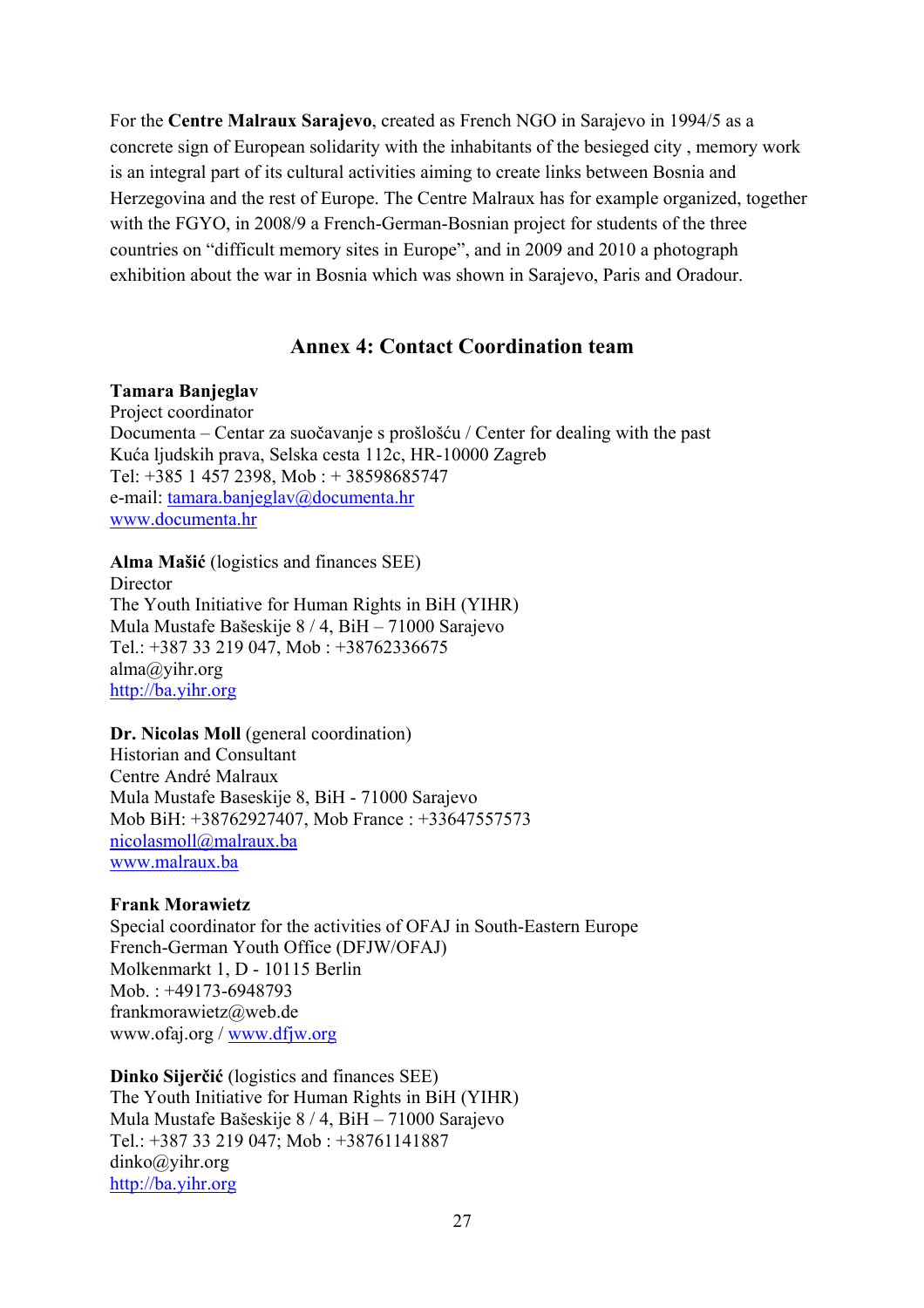# **Annex 5: Working Groups 12.10.2012 - Summaries:**

# → Dialogue between generations / Project idea "17 – 17 – 17"

Developed by Anisa Sućeska Vekić, Laura Boerhout, Kristina Babic, Maša Avramović, Timon Perabo

We organize in Bosnia talks in small groups between people of three generations: the generation that was seventeen during the Second World War, the generation that was seventeen during the Bosnian War and the generation that is seventeen today. Through these talks new perspectives can be created for all three participating generations on

wars, how they evolve, how they can be prevented and what people contribute on individual basis for war and peace. And it can help to understand how necessary it is to deal with a difficult past in order to prevent wars in the next generation.

Parts of these talks are recorded on film and can be presented as documentary to others who were not able to participate in the talks directly. Schools would be one target group for this film.

Open questions/further ideas:

- **‐** Should different ethnic groups talk with each other in this project?
- **‐** Should the perspectives of other countries (on Second World War) be involved?
- **‐** Questions in the talk could be: What were you dreaming of after the war? How did you deal with trauma/sorrow? What needs to be done for reconciliation? What is the best antiwar method?
- **‐** History approach is more attractive for young people then human rights approach
- **‐** It should be about the daily life of ordinary people not about famous people
- **‐** One approach could be to show patterns of discrimination that lead to war and compare it with discrimination today
- **‐** The talks about history should not be on the level of big politics but on the level of personal experiences. This allows multiperspectivity.

BIRN Bosnia and the Anne Frank Zentrum Berlin want to develop this idea further during a visit of Anisa in Berlin in spring 2013. This could be a base for cooperation between BIRN and Anne Frank Zentrum in this project. Until then the Anne Frank Zentrum will gather additional experiences from the project »Warchildren – lifepaths until today« that creates dialogue between two generations in Eastern Germany.

The Anne Frank Zentrum and BIRN will keep the other organizations informed, that were part of developing this idea, and involve them wherever they are interested.

#### *Minutes: Timon Perabo*

# **→** Nove tehnologije i memoralizacija

U radu grupe učestvovali su: Đurđa Đukić, Doruntina Bashe, Ervin Blažević Zaključci:

Nove tehnologije koje se koriste i mogu da se koriste u oblasti memorijalizacije ne isključuju "klasične" obilike memorijalizacije (kao što su npr. spomenici, muzeji itd.) već treba da služe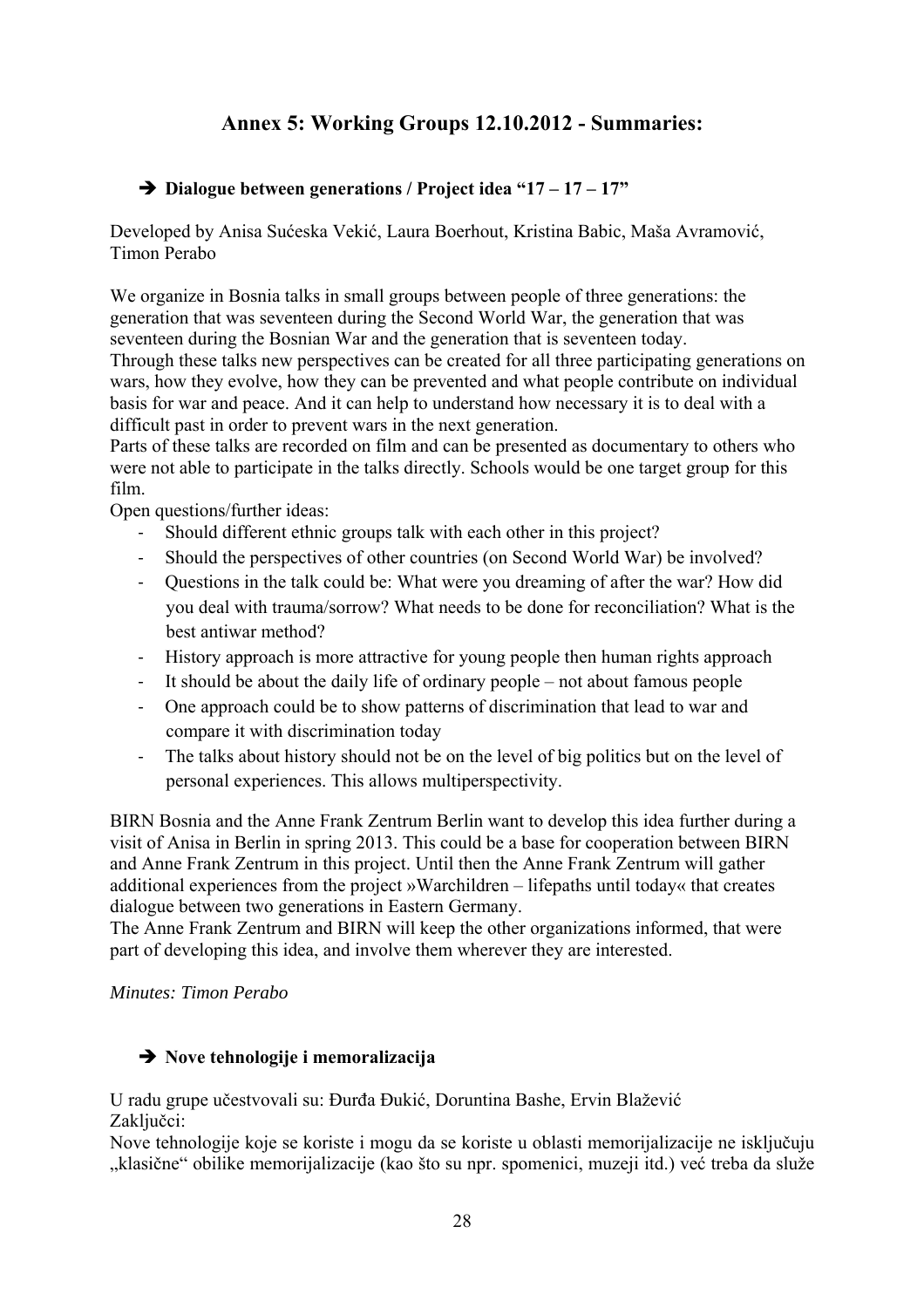kao njihova dopuna ili zamena u slučajevima kada nije moguće izgraditi neku vrstu fizičkog memorijala.

Neke od prednosti korišćenja novih tehnologija u ovoj oblasti su:

- Interaktivnost, mogućnost "demokratizacije memoralizacije" velika mogućnost razmene iskustava i komentarisanja
- Veća dostupnost u vremenu i prostoru većini stvari se može pristupiti 00-24h, mobilnost i mogućnost prisupa sa bilo kog mesta
- Upotrebom novih tehnologija može se doći do većeg auditorijuma
- Prijemčivije za nove generacije, može se korisiti kao sredstvo za edukaciju
- Mogućnost za uspostavljanje platforme za zajednički dijalog pogotovo u podeljenim društvima
- Može da posluži kao zamena tamo gde je nemoguće upostaviti fizički memorijal zbog npr. politički, administrativnih i dr. prepreka
- Internet je slobodni mediji te umanjuje uticaj politike i mogućnost cenzure pogotovo u osetljivim oblastima kao što je memorijalizacija
- Brojne tehničke prednosti: mogućnost prikazivanja večeg broja podataka, lakša obrada i prikupljanje podataka, mogućnost lakše korekcije i evaluacije
- Veća mogućnost prilagođavanja ciljnoj grupi, korisnici imaju mogućnost kreiranja sopstvene agende shodno interesovanjima
- Jeftinije
- Multimedijalnost
- Lakša distribucija informacija
- Kroz virtuelno može da se utiče na realno

Neke od mana korišćenja novih tehnologija u oblasti memorijalizacije

- Nije prijemčivo za starije generacije
- Poteškoće pri čuvanju i zaštiti informacija
- Pitanje pouzdanosti i proverljivosti informacija
- Stvara se distanca odsustvom fizičkog kontakta, tako da je potrebno zadržati i dodir sa materijalnim kada je to moguće

# *Minutes: Djurdja Djukic*

# **→ Prijedor**

- 1. Uspostaviti koordinacijsku ekspertnu grupu (KEG) 5-7 članova
- **‐** Do februara 2013.godine grupa konstituisana, usvojen plan rada i određeni ciljevi
- **‐** Identifikovana dodatna grupa eksperata
- 2. Sastanci u Prijedoru februar i mart 2013.
- **‐** Sa predstavnicima udruženja žrtava i drugih NVO
- **‐** Sa predstavnicima lokalne vlasti
- **‐** Sa nastavnicima istorije, kustosima muzeja i drugim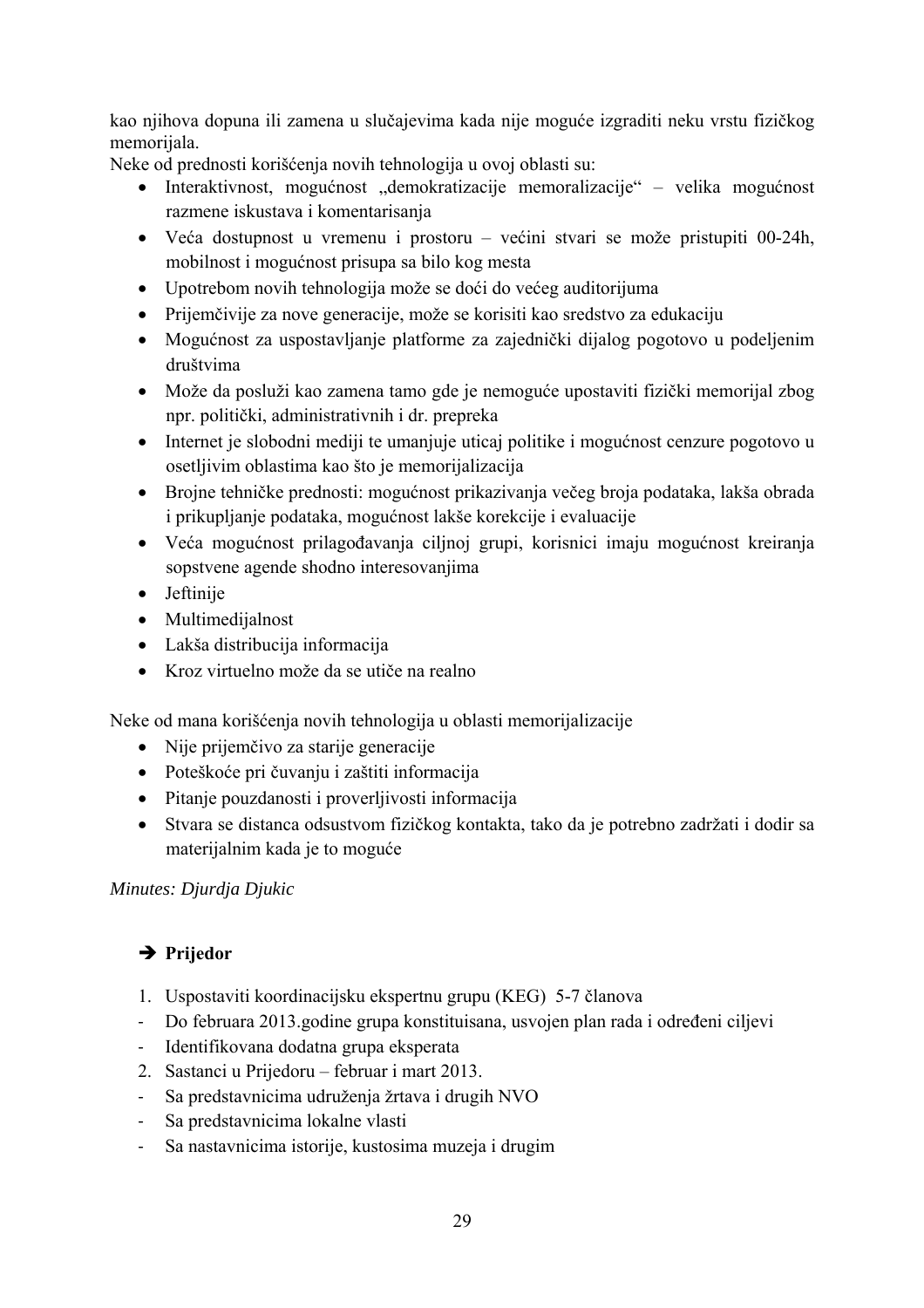- 3. Formirati proširenu radnu grupu od lokalnih predstavnika koji su identifikovani na sastancima
- 4. Javne tribine u lokalnim zajednicama (multietnička naselja Trnopolje, Ljubija...) mart 2013.
- 5. Konferencija o memoriujalima u Prijedoru maj-juni
- **‐** Nastupi u lokalnim medijima edukacija ljudi i informisanje o aktivnostima KEG

Mogući ciljevi:

- 1. Edukacija stanovništva o memorijalima
- 2. Izgradnja memorijala svim žrtvama (ili rješavanje pitanja spornih memorijala)
- 3. Podrška nekoj od postojećih inicijativa za uspostavu memorijala u Prijedoru
- 4. Izvještaj o memorijalima u Prijedoru sa preporukama (izvještaj o problemima ili izvještaj o napretku)

Dio logistike za aktivnosti obezbjedilo bi Udruženje Prijedorčanki ''Izvor''

- **‐** Organizovanje javnih tribina uz smještaj i troškove boravka članova KEG-a
- **‐** Organizovanje konferencije (osim troškova putovanja iz inostranstva)
- **‐** Zakup medijskog prostora

Dodatno bi ''Izvor'' pripremio pregled sadašnjeg stanja po pitanju memorijalizacije u Prijedoru sa fotografijama spomen obilježja i osnovnim informacijama

# *Minutes : Edin Ramulic*

# Î **Memorialization / transformation**

U rad ove grupe su bili uključeni Nevena Negojevic, Laura Boerhout, Ivo Pejakovic, Sudbin Music, Dragana Milutinovic, Nedžad Horozovic, Ana Krsinic - Lozica, Dejan Motl i Melina Sadikovic

Svi članovi i članice grupe su svojim radnim i/ili istraživačkim iskustvima, kao i svojim razmišljanjima o procesima transformacije i memorijalizacije doprinjeli zanimljivoj i sadržajnoj diskusiji. Složili smo se da je za sve zemlje iz regiona specifično slično kulturno nasljeđe, kao i procesi transformacije koji uključuju sljedeće: podizanje spomenika, negiranje (određenih) spomenika i rušenje spomenika, odnosno, raskid sa prethodnim sistemom kroz:

- Reinterpretaciju
- Fizičko mijenjanje
- Mijenjanje narativa

Jedno od razmišljanja sa kojim su se svi prisutni složili jeste da problem nije u mijenjanju spomenika, već činjenica da se tu, u većini slučajeva radi o zloupotrebama spomenika i da često korišteni narativi instrumentaliziraju ideologije koje generišu nasilje. Posmatrajući spomenike i komemorativne prakse kao fenomene u domenu političkog, neka od glavnih pitanja u našoj grupi su bila: kako izgraditi 'idealan spomenik'? šta sve treba uzeti u obzir? i kako odgovoriti na izazove transformacije?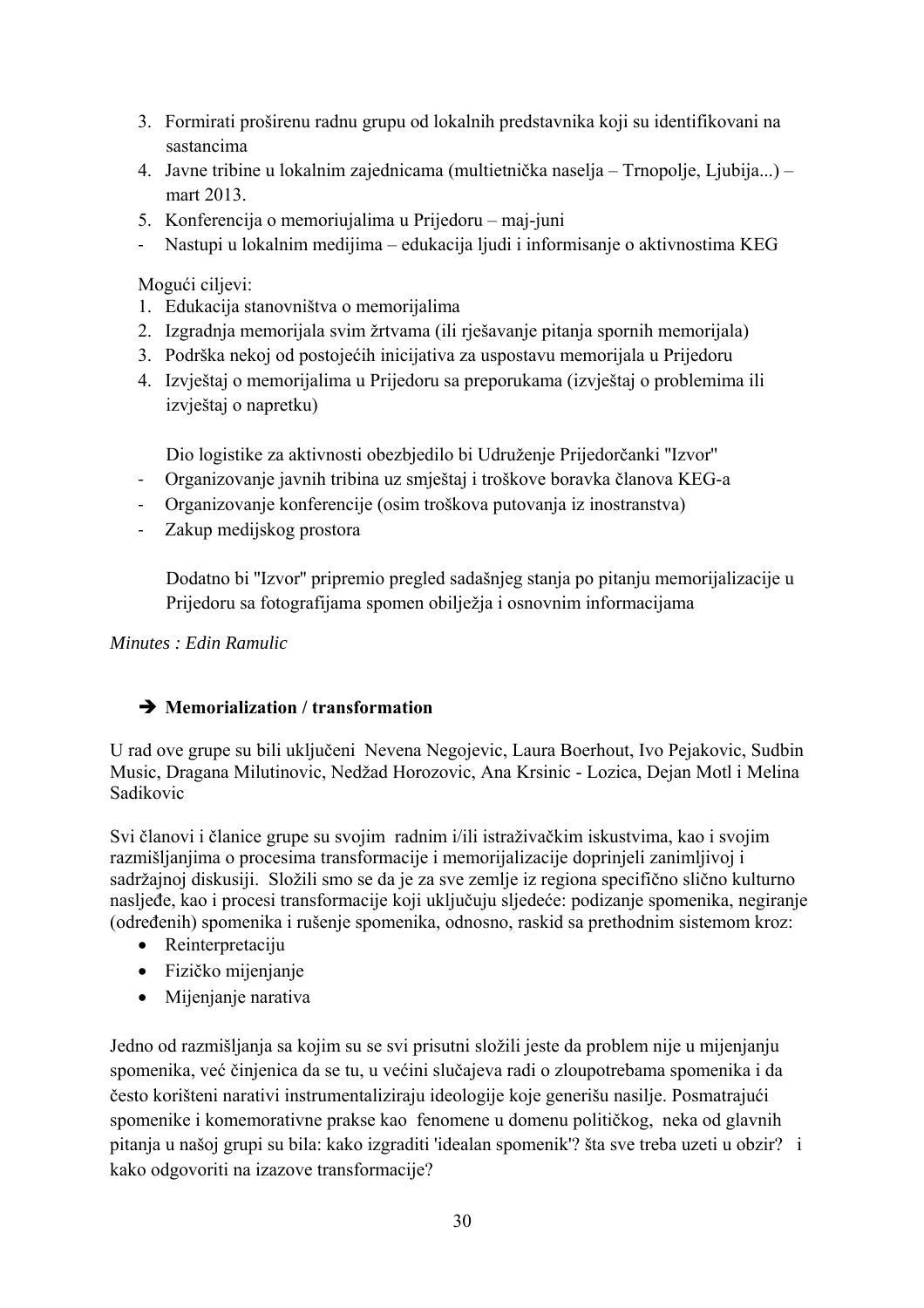Grupa je okupila veliki broj ljudi koji su svojim razmišljanjima razvili vrlo zanimljivu , informativnu i produktivnu diskusiju. Obzirom na veličinu grupe i motiviranost svih njenih članova da aktvno učestvuju u diskusiji, pokazalo se da je vrijeme određeno za rad bilo nedovoljno .

Ipak, u zadatom vremenskom okviru svi su se složili da je upravo rasprava kakvu smo vodili iznimno važna u pitanjima koja se tiču mjesta sjećanja i komemoratvinih praksi u zajednici, odnosno društvu.

Jedan od zaključaka je, da je u slučajevima spomenika koji su svakako podložni transformacijma kroz vrijeme uslijed različitih uticaja, vrlo važno imati multidisciplinarni pristup koji bi uključivao sve prethodne interpretacije tog mjesta/događaja, ali ne s namjerom da se kaže konačna istina, jer je to nemoguće, već da se stvori potencijal za kritičko mišljenje.

*Minutes : Melina Sadikovic* 

# $→$  **Annual Meeting 2013**

Participants: Alma Masic, Juliane Tomann, Marija Cecen, Nicolas Moll, Jacqueline Niesser

# 1. Format

- To be kept: 2 days study visits, 3 days workshops with presentations and field explorations
- October 2013 / Berlin-Brandenburg and German-Polish border
- Invite participants from Macedonia, maybe Montenegro as well

# 2. Possible topics

- Dealing with GDR history, Stasi, division and reunification of Germany
- Rememberance and past politics (esp. denazification) from a comparative perspective: how did it function in BRD and how in GDR? With which effects?
- Cold war and rememberance (Schwarzbuch etc.)
- Change of memory culture after 1989 (maybe exemplary through presentation the changes in Sachsenhausen or Ravensbrück)
- Globalization of Holocaust memory
- German-Polish relations and the issue of dealing with the history of expulsions
- Remembering minorities' suffering, like Roma and Sinti (maybe talk with Roma representative)
- Educational approaches, esp. how are memorial centres linked with schools and which methods are they applying
- Artistic approaches to memory (also  $n$ , new" technologies, comic, film)

# 3. Funding

- Every organization of the steering team approaches prospective funders in their countries first
- This shall be done before the end of the year with a draft program, so that we know where and how to apply for what when we meet beginning of the year

# *Minutes: Jacqueline Niesser*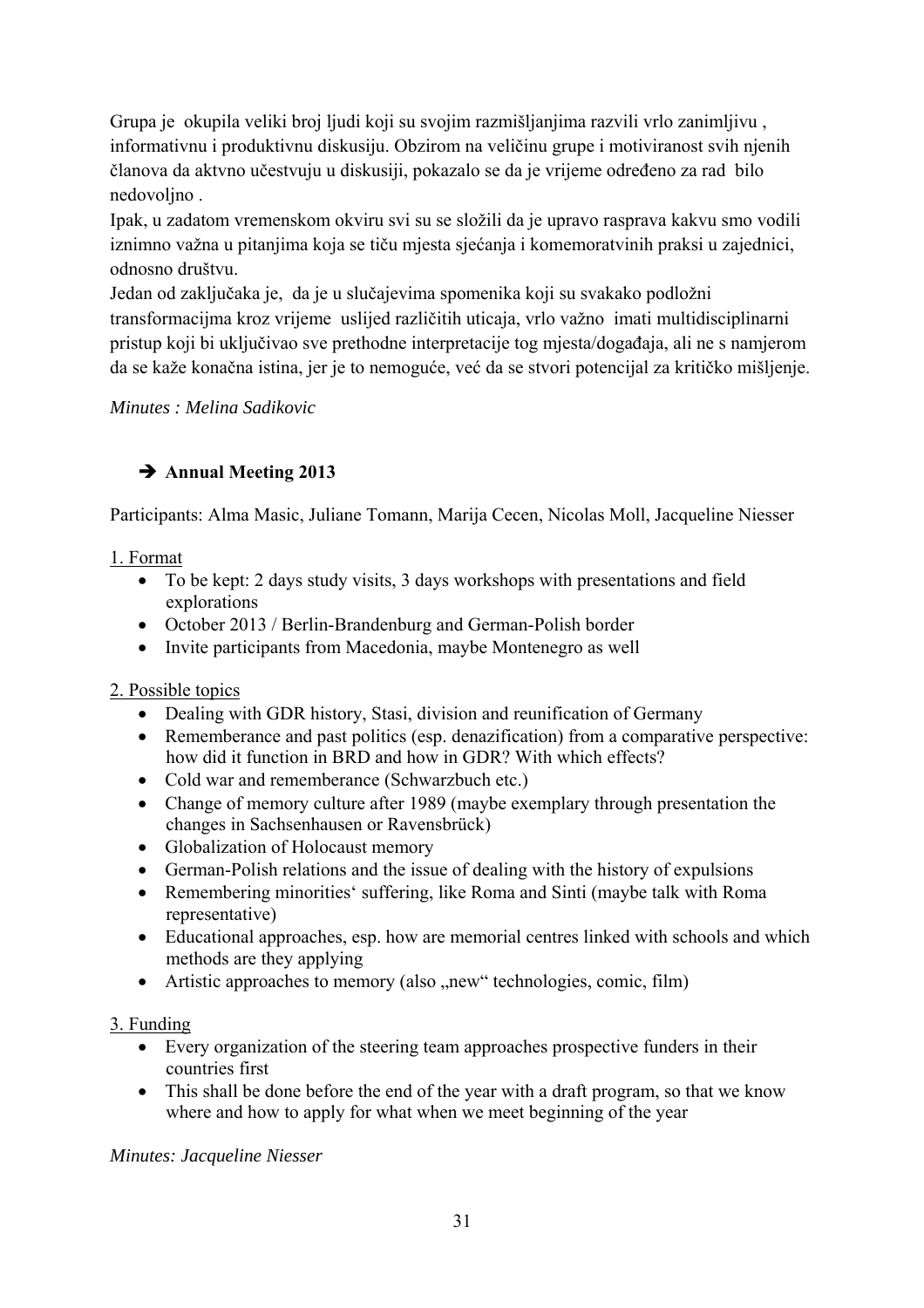# $\rightarrow$  **2014 / Centenial First World War**

Participants: Kristina Babic, Griet Brosens, Hervé François, Alain Gueraud, Frederick Hadley, Elma Hasimbegovic, Axel Klausmeier, Joachim König, Sven Milekic, Corinna Noack-Aetopoulos, Dinko Sijercic

#### Assessment

- Memorials are lacking a message on how we can prevent violent conflicts. The participants agree that we can and should explain what patterns lead to war, how

violence functions and how to attempt to reduce it over time.

- Asset: comparing. The group has the advantage of being able to work on and compare 1914, 1944 and 1994. Giving elements of explanation on mass violence must be central to the group's work and must aim at suggesting tools to alternatives to escalation towards violent conflicts.

The group is aware that this cannot be done in a few days' program and that it must be part of a broader process. An aim must be to raise awareness that democracy and human rights are always potentially challenged by individuals or groups. Changing behaviors is always difficult because it may be felt by others as simple moralizing.

- The group aims at an applied history. One aim is to find the potential that people can use today for living better.

Never again is an often empty phrase but the aim is to give comparative elements as to what can be done to prevent violence. To analyze the mechanisms of violence in all 3 wars, it will be possible compare material in different museums or sites of violence and see what can be used.

The group cannot change school curriculums but it can change teachers' perspectives. The teacher is the one who enters the class. This could be done by a comparative work with teachers from several countries that would then be used with one's colleagues.

Two-pronged approach

- What content? We need to look at the mechanisms of violence, the way it functions and how it can deescalate.
- What publics? Teachers, students (especially those wanting to become teachers), youth
- $\Rightarrow$  Main theme: What pedagogical approach for sites of violence?
- Date: a good option would be 28 June 1914 because, in Sarajevo, the date will not be over-exploited. But schools will not be on vacation. Students training to become teachers might be an option and French Regional Pedagogical Inspectors (IPR) could be convinced to indicate some teachers who could participate.
- Not just a top-down approach: The life of everyday people (and not only of the great leaders) should be the focus through examples of « best practices », of guidelines, patterns and alternatives to work towards a sustainable peace. For example, transitional justice offers all the steps to explain such a process.

#### Projects suggestions

The main suggestion is to take a group of teachers and students to memory sites and museums. This study trip could be done in cooperation with CDSEE, EUROCLIO History educators association on the European level.

The aim is to transmit pedagogical approaches helping the transmission of difficult pasts and of ways to find non-violent resolutions to conflicts. There is a real need and